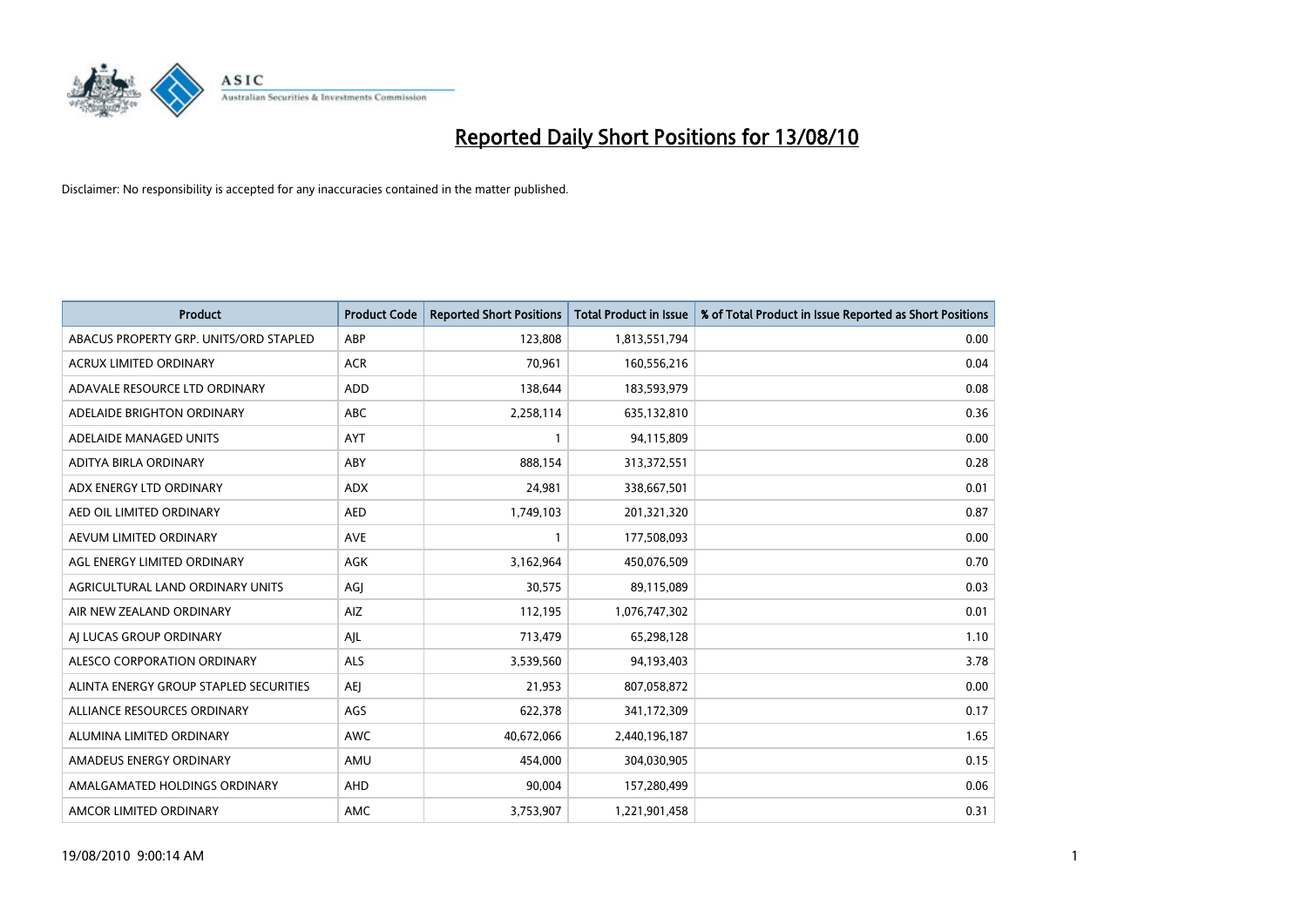

| <b>Product</b>                          | <b>Product Code</b> | <b>Reported Short Positions</b> | Total Product in Issue | % of Total Product in Issue Reported as Short Positions |
|-----------------------------------------|---------------------|---------------------------------|------------------------|---------------------------------------------------------|
| AMP LIMITED ORDINARY                    | AMP                 | 20,293,861                      | 2,071,925,423          | 0.93                                                    |
| AMPELLA MINING ORDINARY                 | <b>AMX</b>          | 32,730                          | 177,325,108            | 0.02                                                    |
| ANDEAN RESOURCES LTD ORDINARY           | <b>AND</b>          | 302,789                         | 471,382,867            | 0.07                                                    |
| ANGLOGOLD ASHANTI CDI 5:1               | AGG                 | 50,000                          | 89,207,765             | 0.06                                                    |
| ANSELL LIMITED ORDINARY                 | <b>ANN</b>          | 1,650,720                       | 131,577,652            | 1.25                                                    |
| ANTARES ENERGY LTD ORDINARY             | <b>AZZ</b>          | 97,727                          | 299,333,110            | 0.03                                                    |
| ANZ BANKING GRP LTD ORDINARY            | ANZ                 | 5,039,874                       | 2,559,301,430          | 0.15                                                    |
| APA GROUP STAPLED SECURITIES            | <b>APA</b>          | 5,820,629                       | 542,318,629            | 1.08                                                    |
| APEX MINERALS NL ORDINARY               | <b>AXM</b>          | 885,146                         | 3,567,819,909          | 0.02                                                    |
| APN EUROPEAN RETAIL UNITS STAPLED SEC.  | <b>AEZ</b>          | 11,832                          | 544,910,660            | 0.00                                                    |
| APN NEWS & MEDIA ORDINARY               | <b>APN</b>          | 10,758,611                      | 598,823,853            | 1.80                                                    |
| APOLLO GAS LIMITED ORDINARY             | <b>AZO</b>          | 71,180                          | 83,488,660             | 0.09                                                    |
| AQUARIUS PLATINUM. ORDINARY             | <b>AOP</b>          | 3,865,668                       | 463,070,936            | 0.84                                                    |
| AOUILA RESOURCES ORDINARY               | <b>AQA</b>          | 1,490,955                       | 322,273,136            | 0.45                                                    |
| ARAFURA RESOURCE LTD ORDINARY           | <b>ARU</b>          | 947                             | 290,640,342            | 0.00                                                    |
| ARDENT LEISURE GROUP STAPLED SECURITIES | AAD                 | 39,268                          | 309,109,468            | 0.01                                                    |
| ARGO INVESTMENTS ORDINARY               | <b>ARG</b>          | 539                             | 605,200,214            | 0.00                                                    |
| ARISTOCRAT LEISURE ORDINARY             | <b>ALL</b>          | 21,095,470                      | 533,379,348            | 3.97                                                    |
| <b>ARROW ENERGY ORDINARY</b>            | <b>AOE</b>          | 287,240                         | 734,120,686            | 0.04                                                    |
| ASCIANO GROUP STAPLED SECURITIES        | <b>AIO</b>          | 21,674,011                      | 2,926,103,883          | 0.73                                                    |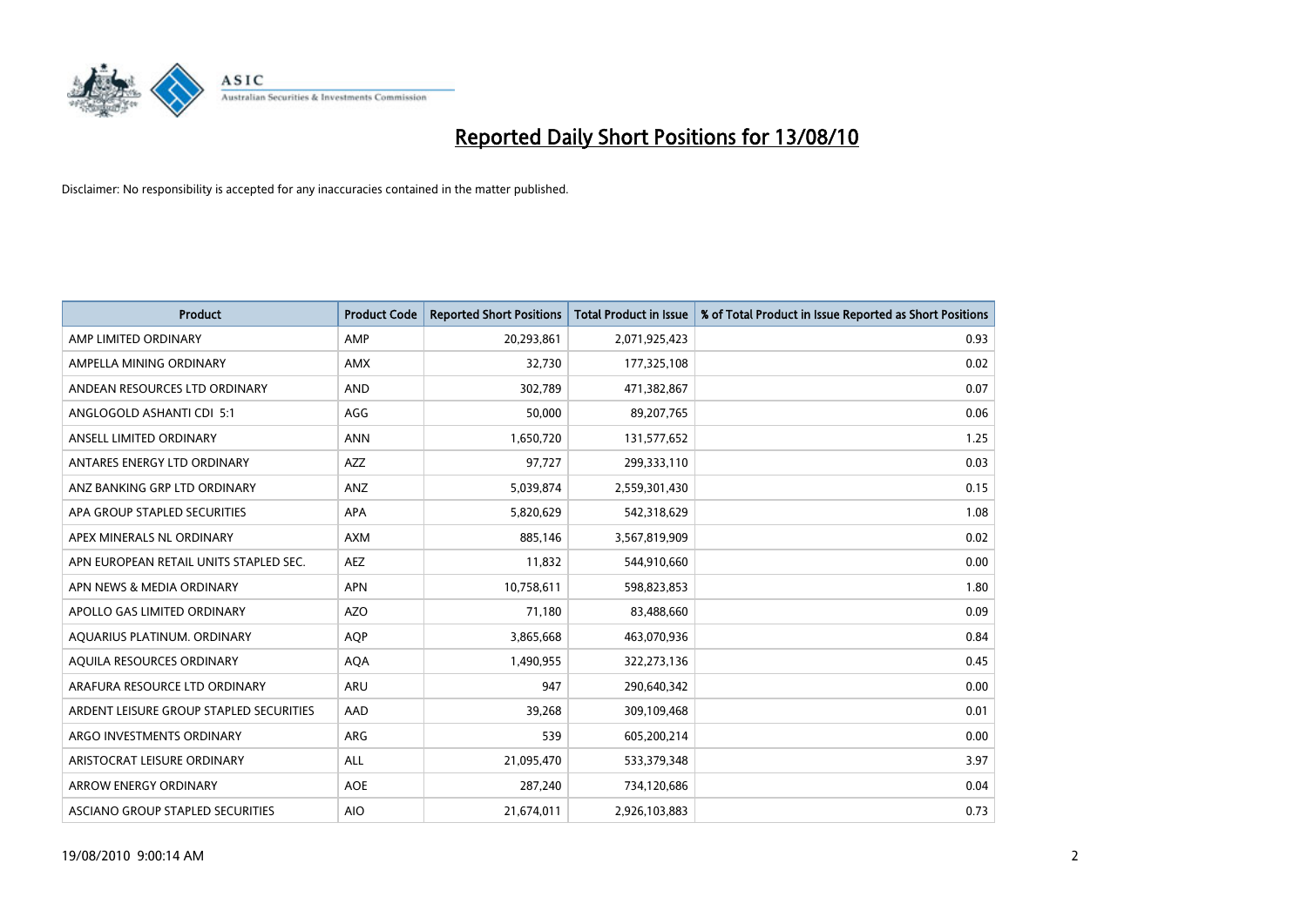

| <b>Product</b>                          | <b>Product Code</b> | <b>Reported Short Positions</b> | Total Product in Issue | % of Total Product in Issue Reported as Short Positions |
|-----------------------------------------|---------------------|---------------------------------|------------------------|---------------------------------------------------------|
| ASG GROUP LIMITED ORDINARY              | <b>ASZ</b>          | 37,398                          | 151,836,046            | 0.02                                                    |
| ASPEN GROUP ORD/UNITS STAPLED           | <b>APZ</b>          | 363,382                         | 579,980,076            | 0.06                                                    |
| ASTRO JAP PROP GROUP STAPLED SECURITIES | AJA                 | 18.105                          | 508,212,161            | 0.00                                                    |
| ASX LIMITED ORDINARY                    | ASX                 | 3,249,067                       | 173,576,316            | 1.86                                                    |
| ATLAS IRON LIMITED ORDINARY             | <b>AGO</b>          | 13,092,545                      | 473,773,816            | 2.75                                                    |
| AUCKLAND INTERNATION ORDINARY           | <b>AIA</b>          | 54                              | 1,310,392,831          | 0.00                                                    |
| <b>AUROX RESOURCES ORDINARY</b>         | <b>AXO</b>          | 2                               | 196,044,413            | 0.00                                                    |
| AUSDRILL LIMITED ORDINARY               | <b>ASL</b>          | 35,816                          | 254,290,140            | 0.01                                                    |
| AUSENCO LIMITED ORDINARY                | <b>AAX</b>          | 2,925,025                       | 122,427,576            | 2.40                                                    |
| AUST VINTAGE LTD ORDINARY               | <b>AVG</b>          | 95,876                          | 128,282,317            | 0.07                                                    |
| AUSTAL LIMITED ORDINARY                 | ASB                 | 246,362                         | 188,069,638            | 0.13                                                    |
| <b>AUSTAR UNITED ORDINARY</b>           | <b>AUN</b>          | 11,726,177                      | 1,260,030,198          | 0.94                                                    |
| AUSTBROKERS HOLDINGS ORDINARY           | <b>AUB</b>          | $\overline{2}$                  | 52,736,987             | 0.00                                                    |
| AUSTEREO GROUP LTD. ORDINARY            | <b>AEO</b>          | 178,124                         | 344,798,708            | 0.05                                                    |
| AUSTRALAND PROPERTY STAPLED SECURITY    | <b>ALZ</b>          | 471,141                         | 576,837,197            | 0.08                                                    |
| AUSTRALIAN AGRICULT. ORDINARY           | AAC                 | 4,310,889                       | 264,264,459            | 1.62                                                    |
| AUSTRALIAN EDUCATION UNITS              | <b>AEU</b>          | 625,000                         | 134,973,383            | 0.46                                                    |
| AUSTRALIAN INFRASTR. UNITS/ORDINARY     | <b>AIX</b>          | 496,681                         | 620,733,944            | 0.08                                                    |
| AUSTRALIAN MINES LTD ORDINARY           | <b>AUZ</b>          | 1,400,000                       | 6,981,662,168          | 0.02                                                    |
| AUSTRALIAN PHARM. ORDINARY              | API                 | 594,227                         | 488,115,883            | 0.12                                                    |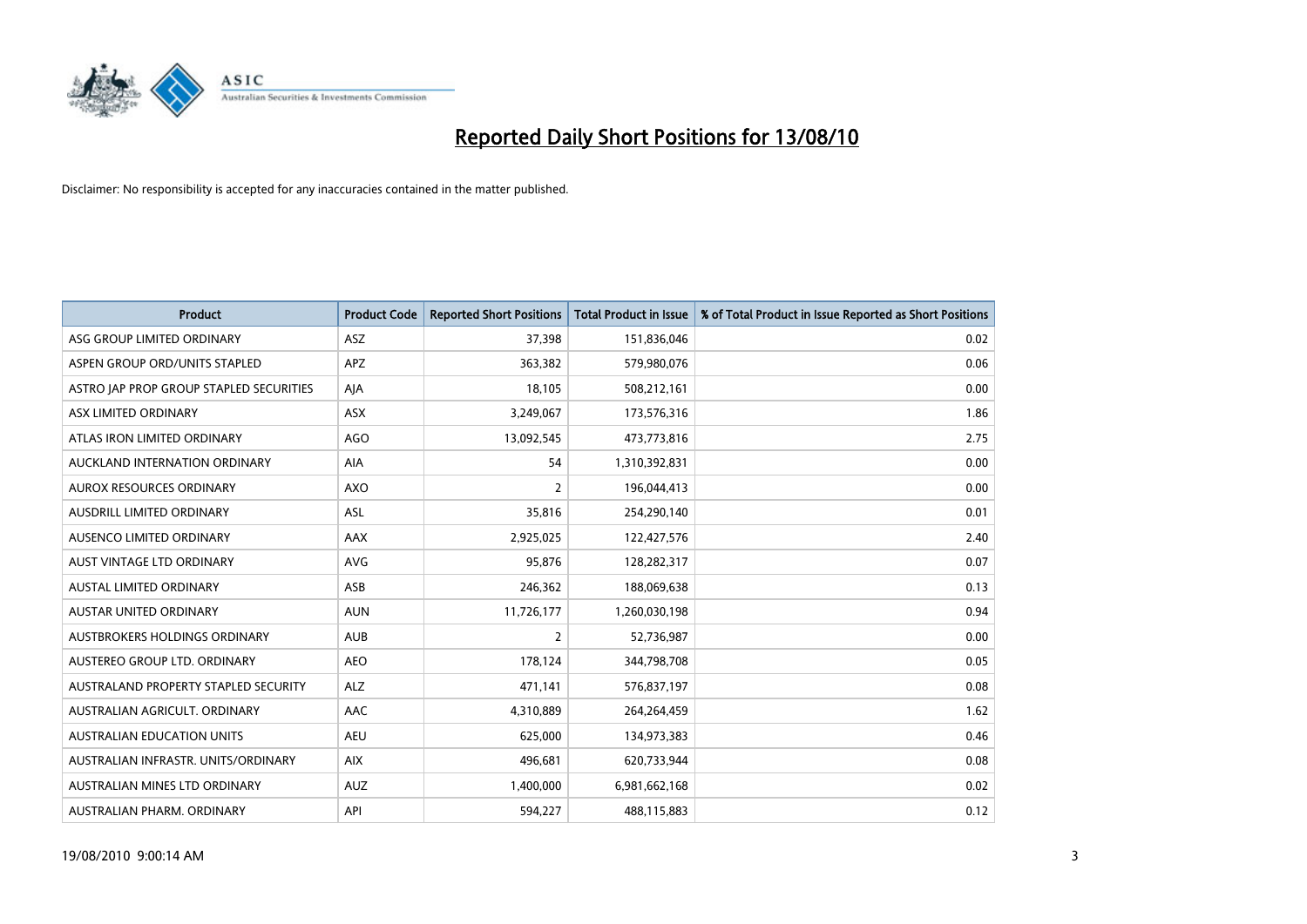

| <b>Product</b>                       | <b>Product Code</b> | <b>Reported Short Positions</b> | <b>Total Product in Issue</b> | % of Total Product in Issue Reported as Short Positions |
|--------------------------------------|---------------------|---------------------------------|-------------------------------|---------------------------------------------------------|
| AUTOMOTIVE HOLDINGS ORDINARY         | <b>AHE</b>          | 7,756                           | 225,731,300                   | 0.00                                                    |
| AVEXA LIMITED ORDINARY               | <b>AVX</b>          | 243,657                         | 847,688,779                   | 0.03                                                    |
| AVOCA RESOURCES ORDINARY             | <b>AVO</b>          | 13,056,011                      | 290,892,011                   | 4.47                                                    |
| AWB LIMITED ORDINARY                 | AWB                 | 4,647,614                       | 817,304,356                   | 0.57                                                    |
| AWE LIMITED ORDINARY                 | <b>AWE</b>          | 1,284,669                       | 521,871,941                   | 0.25                                                    |
| AXA ASIA PACIFIC ORDINARY            | <b>AXA</b>          | 16,634,321                      | 2,067,095,545                 | 0.79                                                    |
| BANK OF QUEENSLAND. ORDINARY         | <b>BOO</b>          | 331,936                         | 215,681,127                   | 0.15                                                    |
| <b>BANNERMAN RESOURCES ORDINARY</b>  | <b>BMN</b>          | 338,332                         | 201,710,934                   | 0.17                                                    |
| <b>BASS STRAIT OIL CO ORDINARY</b>   | <b>BAS</b>          | 1,482                           | 291,030,250                   | 0.00                                                    |
| <b>BATAVIA MINING ORDINARY</b>       | <b>BTV</b>          | 2,500                           | 153,032,145                   | 0.00                                                    |
| <b>BAUXITE RESOURCE LTD ORDINARY</b> | <b>BAU</b>          | 44,797                          | 234,379,896                   | 0.02                                                    |
| BEACH ENERGY LIMITED ORDINARY        | <b>BPT</b>          | 2,641,899                       | 1,092,548,972                 | 0.23                                                    |
| BENDIGO AND ADELAIDE ORDINARY        | <b>BEN</b>          | 3,581,001                       | 354,487,961                   | 0.99                                                    |
| BENDIGO MINING LTD ORDINARY          | <b>BDG</b>          | 5,962,427                       | 509,712,735                   | 1.17                                                    |
| BERKELEY RESOURCES ORDINARY          | <b>BKY</b>          | 1,349                           | 136,590,319                   | 0.00                                                    |
| <b>BHP BILLITON LIMITED ORDINARY</b> | <b>BHP</b>          | 24,864,281                      | 3,356,081,497                 | 0.70                                                    |
| <b>BILLABONG ORDINARY</b>            | <b>BBG</b>          | 5,272,032                       | 253,122,552                   | 2.09                                                    |
| <b>BIOTA HOLDINGS ORDINARY</b>       | <b>BTA</b>          | 1,779,292                       | 179,244,153                   | 1.01                                                    |
| <b>BISALLOY STEEL ORDINARY</b>       | <b>BIS</b>          | 84,480                          | 216,455,965                   | 0.04                                                    |
| BKI INVESTMENT LTD ORDINARY          | <b>BKI</b>          | 508                             | 418,566,158                   | 0.00                                                    |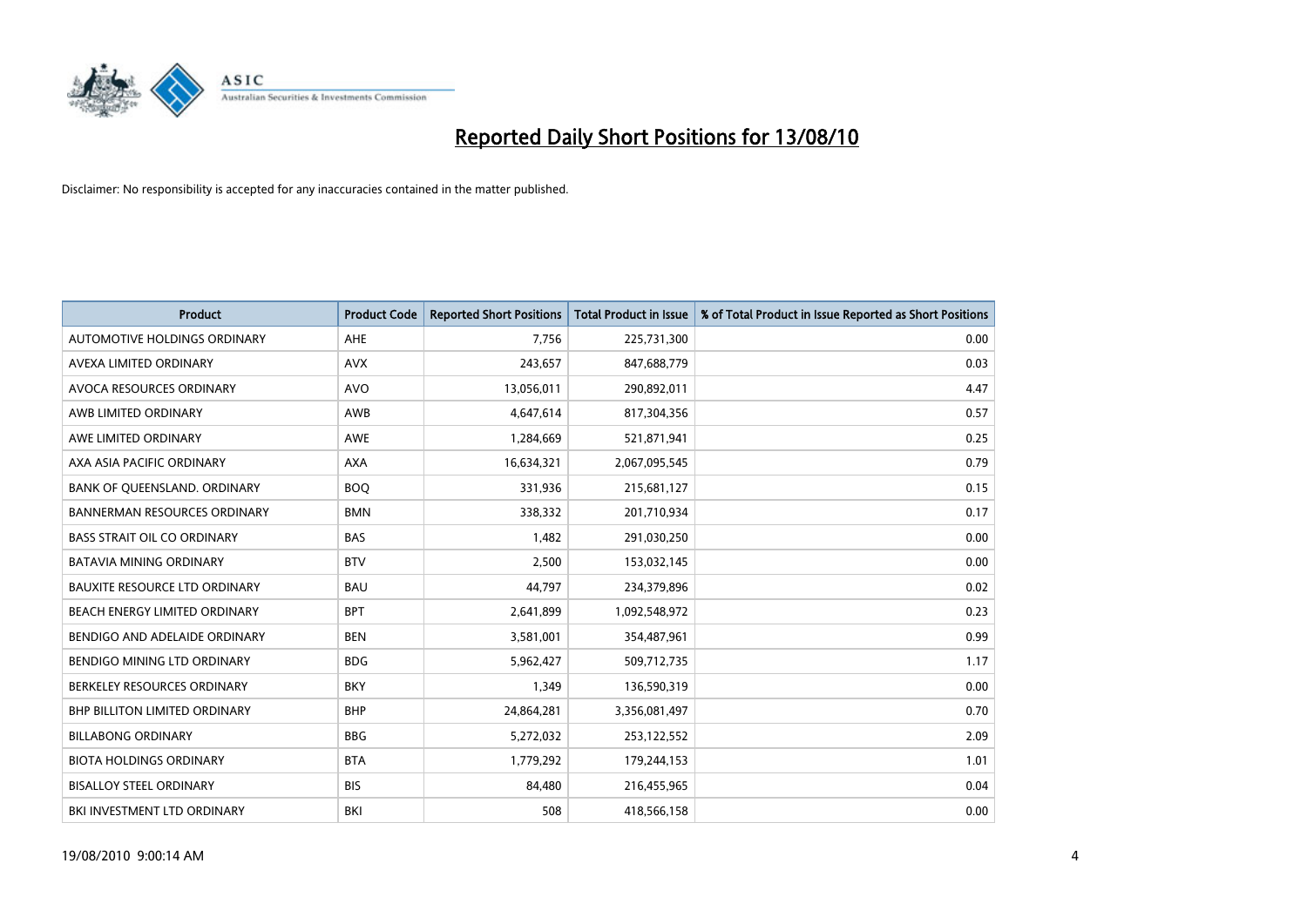

| <b>Product</b>                           | <b>Product Code</b> | <b>Reported Short Positions</b> | <b>Total Product in Issue</b> | % of Total Product in Issue Reported as Short Positions |
|------------------------------------------|---------------------|---------------------------------|-------------------------------|---------------------------------------------------------|
| <b>BLACKTHORN RESOURCES ORDINARY</b>     | <b>BTR</b>          | 35,848                          | 106,885,300                   | 0.03                                                    |
| BLUESCOPE STEEL LTD ORDINARY             | <b>BSL</b>          | 13,100,404                      | 1,823,322,017                 | 0.70                                                    |
| <b>BOART LONGYEAR ORDINARY</b>           | <b>BLY</b>          | 3,695,714                       | 461, 163, 412                 | 0.79                                                    |
| <b>BOOM LOGISTICS ORDINARY</b>           | <b>BOL</b>          | 441,681                         | 460,795,156                   | 0.09                                                    |
| <b>BORAL LIMITED, ORDINARY</b>           | <b>BLD</b>          | 15,662,863                      | 718,853,617                   | 2.12                                                    |
| BOTSWANA METALS LTD ORDINARY             | <b>BML</b>          | 7,000                           | 106,087,760                   | 0.01                                                    |
| <b>BOW ENERGY LIMITED ORDINARY</b>       | <b>BOW</b>          | 2,607,463                       | 280,607,187                   | 0.93                                                    |
| <b>BRADKEN LIMITED ORDINARY</b>          | <b>BKN</b>          | 635,193                         | 138,747,494                   | 0.45                                                    |
| <b>BRAMBLES LIMITED ORDINARY</b>         | <b>BXB</b>          | 8,848,124                       | 1,422,234,685                 | 0.61                                                    |
| <b>BRAVURA SOLUTIONS ORDINARY</b>        | <b>BVA</b>          | 1,252,779                       | 648,127,461                   | 0.19                                                    |
| BREVILLE GROUP LTD ORDINARY              | <b>BRG</b>          | 2,740                           | 129,515,322                   | 0.00                                                    |
| <b>BRICKWORKS LIMITED ORDINARY</b>       | <b>BKW</b>          | 16,326                          | 147,235,904                   | 0.01                                                    |
| <b>BROCKMAN RESOURCES ORDINARY</b>       | <b>BRM</b>          | 170,029                         | 141,588,151                   | 0.12                                                    |
| BT INVESTMENT MNGMNT ORDINARY            | <b>BTT</b>          | 563,938                         | 160,000,000                   | 0.36                                                    |
| <b>BUNNINGS WAREHOUSE ORDINARY UNITS</b> | <b>BWP</b>          | 645,161                         | 420,711,773                   | 0.16                                                    |
| <b>BURU ENERGY ORDINARY</b>              | <b>BRU</b>          | 171,612                         | 182,769,813                   | 0.09                                                    |
| CABCHARGE AUSTRALIA ORDINARY             | CAB                 | 1,491,572                       | 120,437,014                   | 1.24                                                    |
| CALTEX AUSTRALIA ORDINARY                | <b>CTX</b>          | 6,714,422                       | 270,000,000                   | 2.51                                                    |
| CAMPBELL BROTHERS ORDINARY               | CPB                 | 405,216                         | 63,517,495                    | 0.65                                                    |
| CAPE LAMBERT RES LTD ORDINARY            | <b>CFE</b>          | 279.743                         | 593,166,467                   | 0.05                                                    |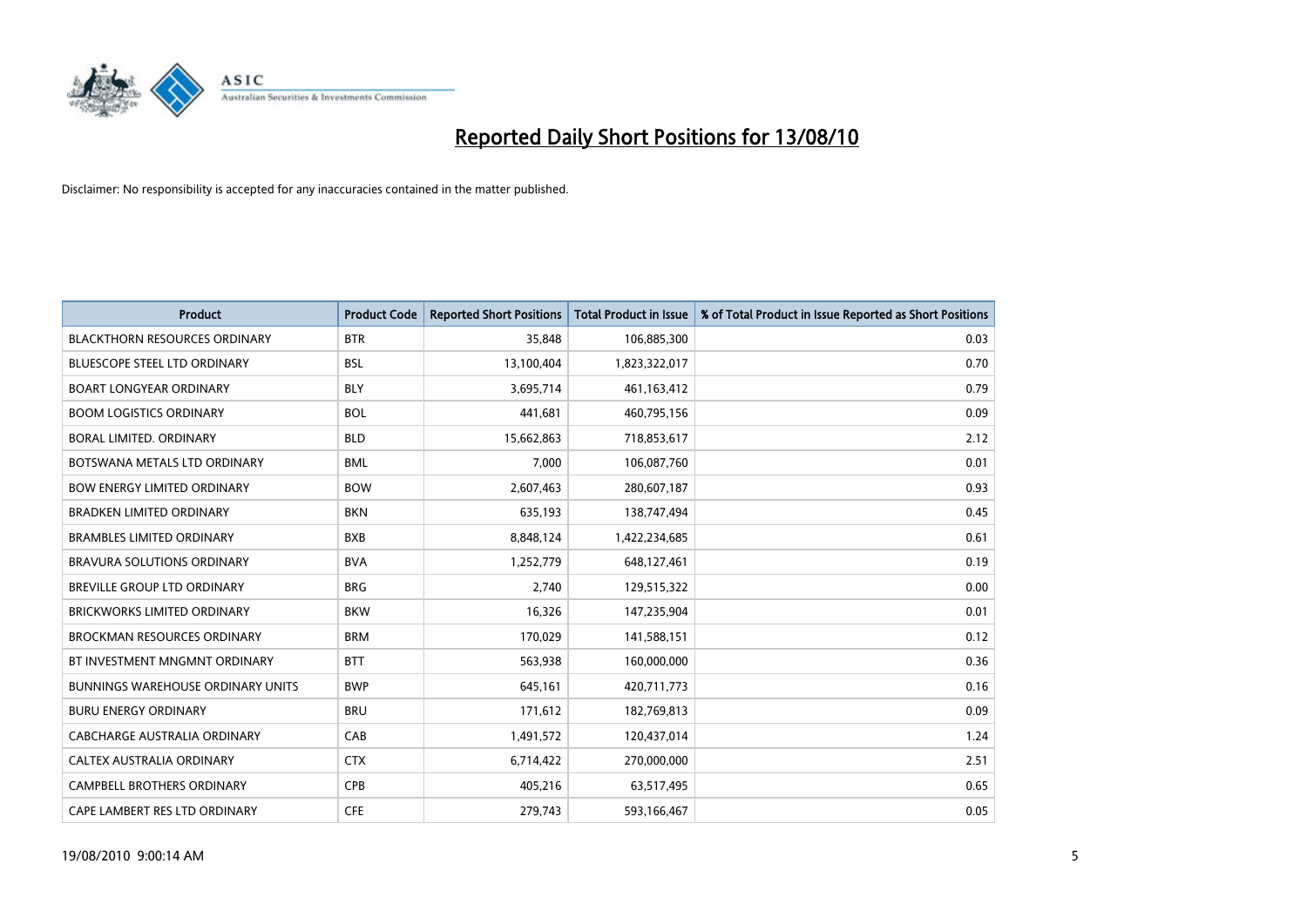

| <b>Product</b>                             | <b>Product Code</b> | <b>Reported Short Positions</b> | Total Product in Issue | % of Total Product in Issue Reported as Short Positions |
|--------------------------------------------|---------------------|---------------------------------|------------------------|---------------------------------------------------------|
| <b>CARBON ENERGY ORDINARY</b>              | <b>CNX</b>          | 487,873                         | 609,497,650            | 0.07                                                    |
| CARDNO LIMITED ORDINARY                    | CDD                 | 12,795                          | 105,599,600            | 0.01                                                    |
| CARNARVON PETROLEUM ORDINARY               | <b>CVN</b>          | 986,034                         | 686,759,634            | 0.14                                                    |
| CARNEGIE WAVE ENERGY ORDINARY              | <b>CWE</b>          | 83,000                          | 565,237,627            | 0.01                                                    |
| <b>CARPATHIAN RESOURCES ORDINARY</b>       | <b>CPN</b>          | 75,000                          | 265,533,501            | 0.03                                                    |
| CARPENTARIA EXP. LTD ORDINARY              | CAP                 | 9,777                           | 93,821,301             | 0.01                                                    |
| CARSALES.COM LTD ORDINARY                  | <b>CRZ</b>          | 1,050,441                       | 232,490,800            | 0.45                                                    |
| CASH CONVERTERS ORD/DIV ACCESS             | CCV                 | 17,624                          | 379,761,025            | 0.00                                                    |
| <b>CASPIAN OIL &amp; GAS ORDINARY</b>      | CIG                 | 50,000                          | 1,331,500,513          | 0.00                                                    |
| CATALPA RESOURCES ORDINARY                 | <b>CAH</b>          | 73,817                          | 162,749,311            | 0.05                                                    |
| <b>CEC GROUP LIMITED ORDINARY</b>          | <b>CEG</b>          | 1,750                           | 79,662,662             | 0.00                                                    |
| <b>CELLNET GROUP ORDINARY</b>              | <b>CLT</b>          | 1,342                           | 73,135,185             | 0.00                                                    |
| CENTENNIAL COAL ORDINARY                   | CEY                 | 4,583,704                       | 395,028,737            | 1.16                                                    |
| CENTRAL PETROLEUM ORDINARY                 | <b>CTP</b>          | 11,455                          | 907,291,115            | 0.00                                                    |
| <b>CENTRO PROPERTIES UNITS/ORD STAPLED</b> | <b>CNP</b>          | 280,179                         | 972,414,514            | 0.03                                                    |
| CENTRO RETAIL GROUP STAPLED SECURITIES     | <b>CER</b>          | 687,085                         | 2,286,399,424          | 0.03                                                    |
| <b>CERAMIC FUEL CELLS ORDINARY</b>         | <b>CFU</b>          | 79,718                          | 1,029,873,280          | 0.01                                                    |
| <b>CFS RETAIL PROPERTY UNITS</b>           | <b>CFX</b>          | 66,749,580                      | 2,510,727,671          | 2.65                                                    |
| <b>CHALLENGER DIV.PRO. STAPLED UNITS</b>   | <b>CDI</b>          | 109,921                         | 913,426,007            | 0.01                                                    |
| CHALLENGER F.S.G.LTD ORDINARY              | CGF                 | 11,718,139                      | 499.473.232            | 2.33                                                    |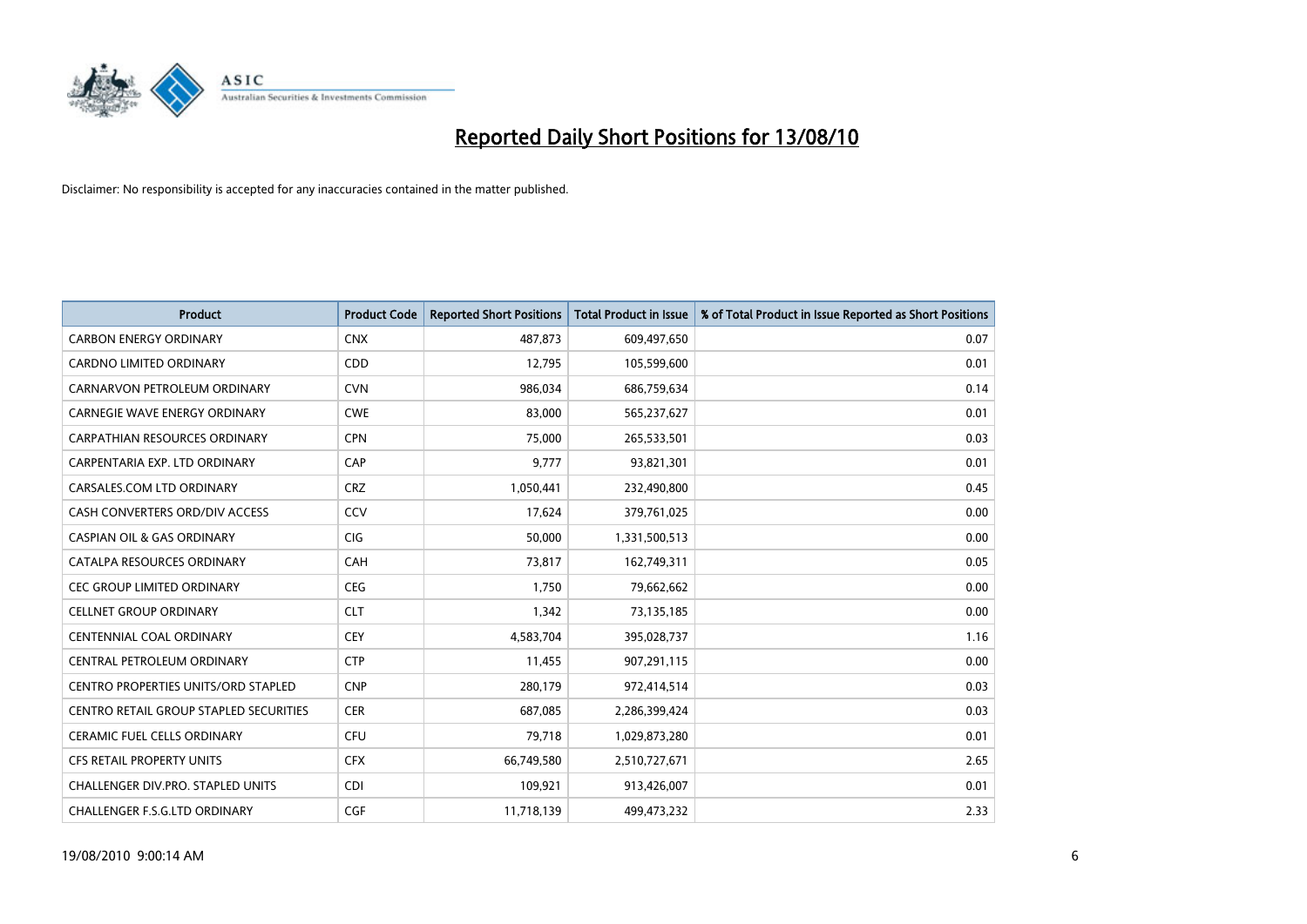

| <b>Product</b>                           | <b>Product Code</b> | <b>Reported Short Positions</b> | <b>Total Product in Issue</b> | % of Total Product in Issue Reported as Short Positions |
|------------------------------------------|---------------------|---------------------------------|-------------------------------|---------------------------------------------------------|
| <b>CHALLENGER INFRAST, STAPLED UNITS</b> | <b>CIF</b>          | 1,565                           | 317,867,768                   | 0.00                                                    |
| CHANDLER MACLEOD LTD ORDINARY            | <b>CMG</b>          | 11,970                          | 421,812,960                   | 0.00                                                    |
| CHARTER HALL GROUP STAPLED US PROHIBIT.  | <b>CHC</b>          | 958.999                         | 1,212,723,832                 | 0.07                                                    |
| <b>CHARTER HALL OFFICE UNIT</b>          | CQO                 | 1,440,487                       | 4,872,354,215                 | 0.02                                                    |
| <b>CHARTER HALL RETAIL UNITS</b>         | <b>COR</b>          | 3,083,398                       | 1,505,216,260                 | 0.20                                                    |
| CHEMGENEX PHARMACEUT ORDINARY            | <b>CXS</b>          | 221,509                         | 283,348,870                   | 0.08                                                    |
| CITADEL RESOURCE GRP ORDINARY            | CGG                 | 1,937,879                       | 2,367,091,408                 | 0.07                                                    |
| CITIGOLD CORP LTD ORDINARY               | <b>CTO</b>          | 2,164,956                       | 928,565,634                   | 0.24                                                    |
| CLINUVEL PHARMACEUT, ORDINARY            | CUV                 | 41,277                          | 303,423,665                   | 0.01                                                    |
| <b>CLOUGH LIMITED ORDINARY</b>           | <b>CLO</b>          | 521,300                         | 768,776,269                   | 0.06                                                    |
| <b>COAL &amp; ALLIED ORDINARY</b>        | <b>CNA</b>          | 2,273                           | 86,584,735                    | 0.00                                                    |
| COAL OF AFRICA LTD ORDINARY              | <b>CZA</b>          | 338,243                         | 530,514,663                   | 0.07                                                    |
| COCA-COLA AMATIL ORDINARY                | <b>CCL</b>          | 3,014,506                       | 754,602,169                   | 0.40                                                    |
| COCHLEAR LIMITED ORDINARY                | <b>COH</b>          | 633,790                         | 56,543,401                    | 1.11                                                    |
| <b>COCKATOO COAL ORDINARY</b>            | <b>COK</b>          | 557,805                         | 602,507,380                   | 0.09                                                    |
| COEUR D'ALENE MINES. CDI 1:1             | <b>CXC</b>          | 1,710                           | 4,434,254                     | 0.04                                                    |
| COFFEY INTERNATIONAL ORDINARY            | <b>COF</b>          | 11,665                          | 129,035,760                   | 0.01                                                    |
| COMMONWEALTH BANK, ORDINARY              | <b>CBA</b>          | 15,317,088                      | 1,548,782,874                 | 0.93                                                    |
| <b>COMMONWEALTH PROP ORDINARY UNITS</b>  | <b>CPA</b>          | 20,357,473                      | 2,012,803,230                 | 1.01                                                    |
| <b>COMPASS RESOURCES ORDINARY</b>        | <b>CMR</b>          | 101,480                         | 147,402,920                   | 0.07                                                    |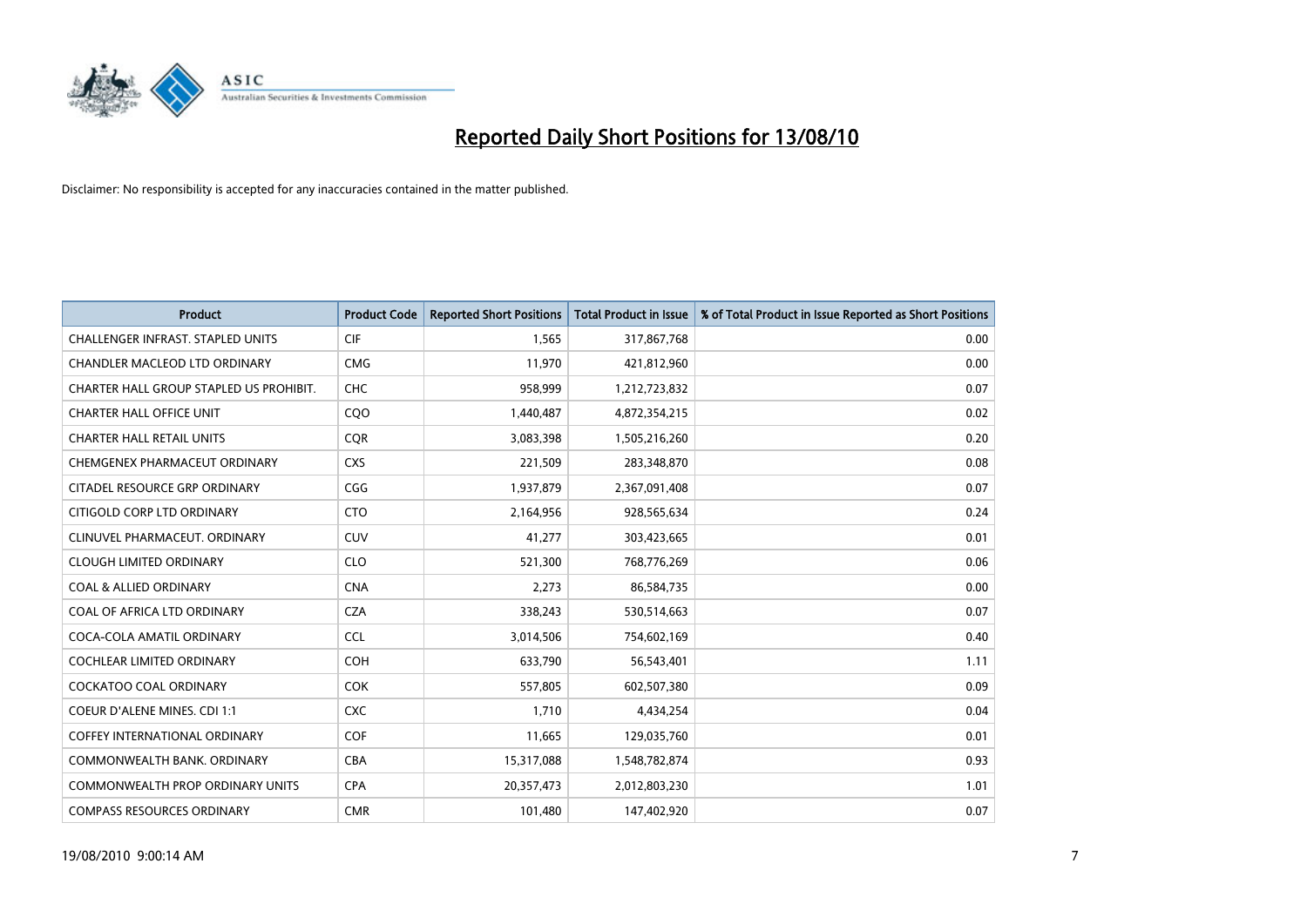

| <b>Product</b>                           | <b>Product Code</b> | <b>Reported Short Positions</b> | Total Product in Issue | % of Total Product in Issue Reported as Short Positions |
|------------------------------------------|---------------------|---------------------------------|------------------------|---------------------------------------------------------|
| <b>COMPUTERSHARE LTD ORDINARY</b>        | <b>CPU</b>          | 2,572,462                       | 555,664,059            | 0.47                                                    |
| CONNECTEAST GROUP STAPLED                | CEU                 | 28,975,381                      | 3,940,145,951          | 0.75                                                    |
| CONQUEST MINING ORDINARY                 | CQT                 | 1,825,000                       | 353,151,103            | 0.52                                                    |
| CONSOLIDATED MEDIA. ORDINARY             | <b>CMJ</b>          | 4,538,231                       | 596,758,471            | 0.77                                                    |
| CONTANGO MICROCAP ORDINARY               | <b>CTN</b>          | 7,500                           | 150,088,688            | 0.00                                                    |
| <b>COPPER STRIKE LTD ORDINARY</b>        | <b>CSE</b>          | 714                             | 116,455,571            | 0.00                                                    |
| <b>CORPORATE EXPRESS ORDINARY</b>        | <b>CXP</b>          | 148                             | 169,366,966            | 0.00                                                    |
| <b>COUNT FINANCIAL ORDINARY</b>          | COU                 | 1,460,716                       | 258,835,269            | 0.56                                                    |
| CRANE GROUP LIMITED ORDINARY             | <b>CRG</b>          | 3,865,585                       | 78,286,427             | 4.90                                                    |
| <b>CROMWELL GROUP STAPLED SECURITIES</b> | <b>CMW</b>          | 111,849                         | 879,834,934            | 0.01                                                    |
| <b>CROWN LIMITED ORDINARY</b>            | <b>CWN</b>          | 5,512,876                       | 753,555,290            | 0.72                                                    |
| <b>CSG LIMITED ORDINARY</b>              | CSV                 | 75,600                          | 242,617,695            | 0.03                                                    |
| <b>CSL LIMITED ORDINARY</b>              | <b>CSL</b>          | 12,488,035                      | 549,694,167            | 2.25                                                    |
| <b>CSR LIMITED ORDINARY</b>              | <b>CSR</b>          | 10,179,738                      | 1,514,920,814          | 0.66                                                    |
| <b>CUDECO LIMITED ORDINARY</b>           | CDU                 | 698,811                         | 136,065,740            | 0.51                                                    |
| <b>CUSTOMERS LIMITED ORDINARY</b>        | CUS                 | 67,951                          | 135,521,531            | 0.05                                                    |
| DART ENERGY LTD ORDINARY                 | <b>DTE</b>          | 1,120,266                       | 419,748,184            | 0.27                                                    |
| DAVID JONES LIMITED ORDINARY             | <b>DJS</b>          | 17,925,697                      | 510,945,759            | 3.49                                                    |
| DECMIL GROUP LIMITED ORDINARY            | <b>DCG</b>          | 17,397                          | 123,754,568            | 0.01                                                    |
| DEEP YELLOW LIMITED ORDINARY             | <b>DYL</b>          | 15,876                          | 1,125,814,458          | 0.00                                                    |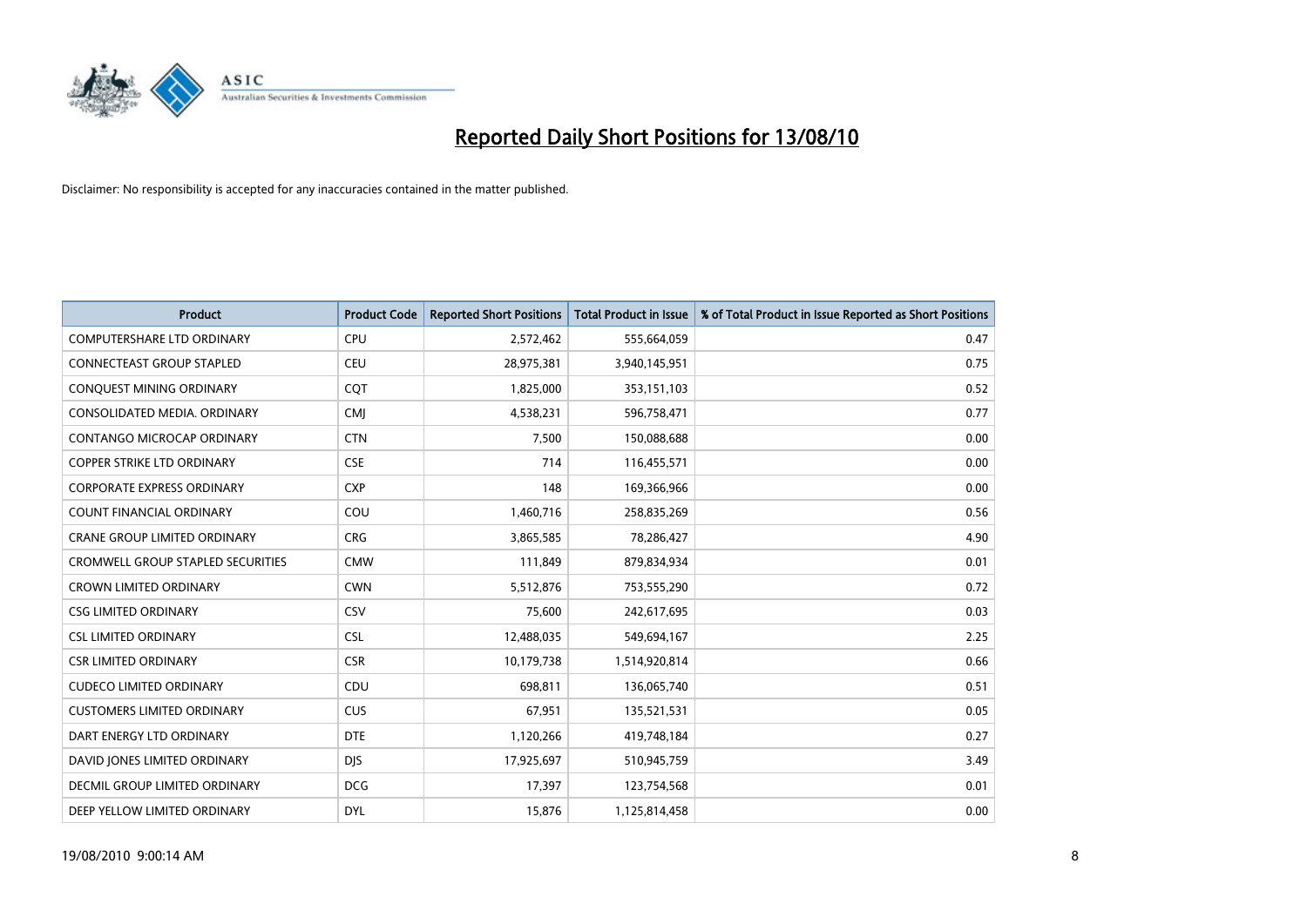

| <b>Product</b>                            | <b>Product Code</b> | <b>Reported Short Positions</b> | <b>Total Product in Issue</b> | % of Total Product in Issue Reported as Short Positions |
|-------------------------------------------|---------------------|---------------------------------|-------------------------------|---------------------------------------------------------|
| DEVINE LIMITED ORDINARY                   | <b>DVN</b>          | 1,000                           | 634,918,223                   | 0.00                                                    |
| DEXUS PROPERTY GROUP STAPLED UNITS        | <b>DXS</b>          | 18,332,264                      | 4,820,821,799                 | 0.38                                                    |
| DISCOVERY METALS LTD ORDINARY             | <b>DML</b>          | 6,249                           | 302,202,585                   | 0.00                                                    |
| DOMINION MINING ORDINARY                  | <b>DOM</b>          | 399,275                         | 103,327,059                   | 0.38                                                    |
| DOMINO PIZZA ENTERPR ORDINARY             | <b>DMP</b>          | $\overline{2}$                  | 68,280,174                    | 0.00                                                    |
| DOWNER EDI LIMITED ORDINARY               | <b>DOW</b>          | 2,221,789                       | 336,582,351                   | 0.66                                                    |
| DUET GROUP STAPLED US PROHIBIT.           | <b>DUE</b>          | 198.883                         | 870,559,400                   | 0.02                                                    |
| DULUXGROUP LIMITED ORDINARY               | <b>DLX</b>          | 728,359                         | 366,038,208                   | 0.19                                                    |
| <b>EASTERN STAR GAS ORDINARY</b>          | ESG                 | 10,610,302                      | 872,224,422                   | 1.21                                                    |
| EDT RETAIL TRUST UNITS                    | <b>EDT</b>          | 99,457                          | 4,700,290,868                 | 0.00                                                    |
| <b>ELDERS LIMITED ORDINARY</b>            | <b>ELD</b>          | 14,008,633                      | 448,598,480                   | 3.12                                                    |
| ELDORADO GOLD CORP CDI 1:1                | EAU                 | 50,707                          | 22,388,646                    | 0.23                                                    |
| ELIXIR PETROLEUM LTD ORDINARY             | <b>EXR</b>          | 324,400                         | 188,988,472                   | 0.17                                                    |
| <b>EMECO HOLDINGS ORDINARY</b>            | <b>EHL</b>          | 2,173,909                       | 631,237,586                   | 0.33                                                    |
| ENERGY RESOURCES ORDINARY 'A'             | <b>ERA</b>          | 312,231                         | 190,737,934                   | 0.15                                                    |
| <b>ENERGY WORLD CORPOR, ORDINARY</b>      | <b>EWC</b>          | 6,514,961                       | 1,561,166,672                 | 0.40                                                    |
| <b>ENTEK ENERGY LTD ORDINARY</b>          | ETE                 | 489,903                         | 225,192,535                   | 0.22                                                    |
| <b>ENTELLECT SOLUTIONS ORDINARY</b>       | <b>ESN</b>          | 464,050                         | 1,740,334,200                 | 0.03                                                    |
| <b>ENVESTRA LIMITED ORDINARY</b>          | ENV                 | 952,612                         | 1,386,827,962                 | 0.06                                                    |
| EQUINOX MINERALS LTD CHESS DEPOSITARY INT | <b>EON</b>          | 8,753,011                       | 707,734,878                   | 1.24                                                    |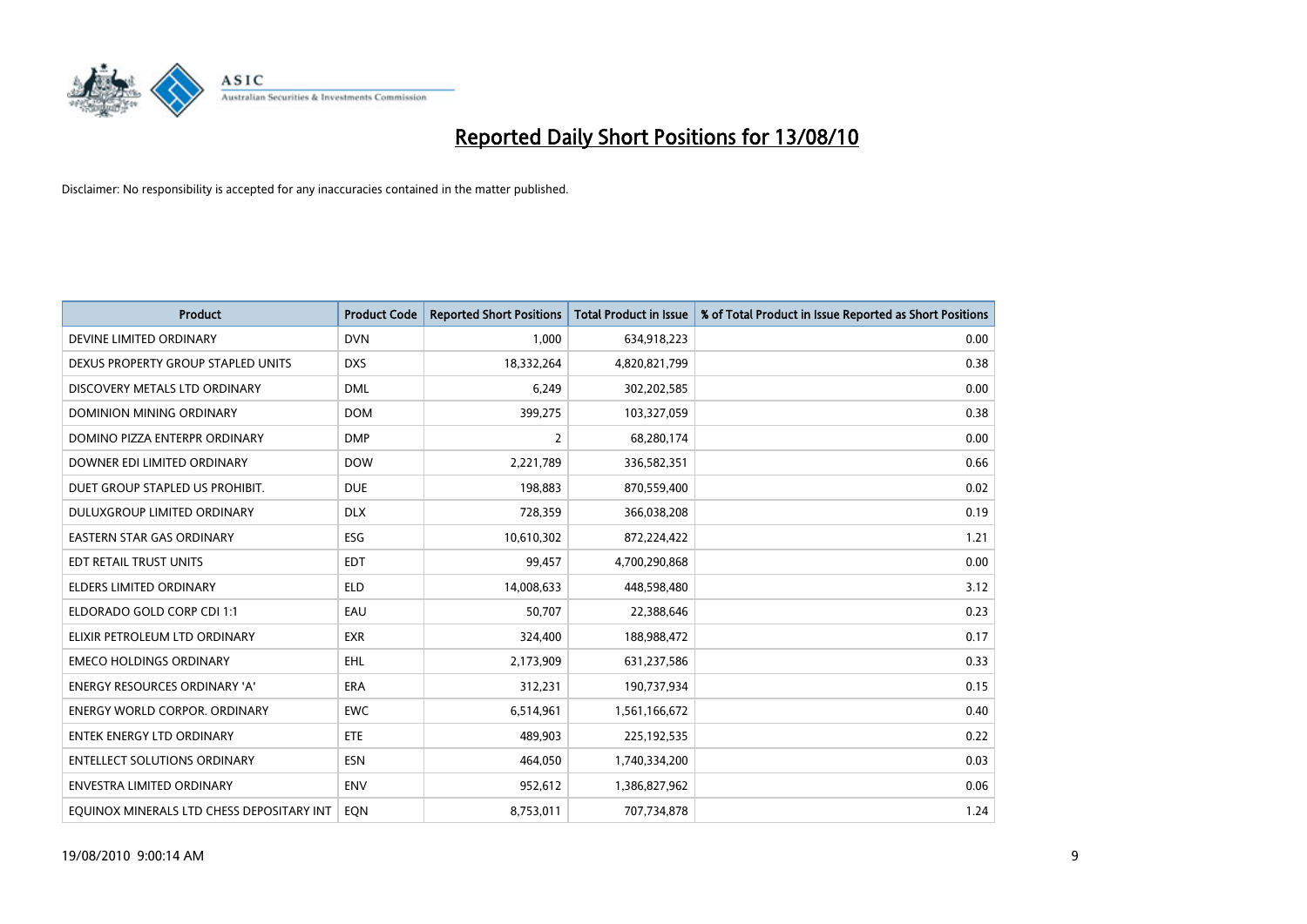

| <b>Product</b>                        | <b>Product Code</b> | <b>Reported Short Positions</b> | <b>Total Product in Issue</b> | % of Total Product in Issue Reported as Short Positions |
|---------------------------------------|---------------------|---------------------------------|-------------------------------|---------------------------------------------------------|
| <b>EVEREST FINANCIAL ORDINARY</b>     | <b>EFG</b>          | 4.300                           | 251,442,316                   | 0.00                                                    |
| EXTRACT RESOURCES ORDINARY            | <b>EXT</b>          | 1,736,246                       | 243,252,298                   | 0.69                                                    |
| FAIRFAX MEDIA LTD ORDINARY            | <b>FXI</b>          | 300,470,057                     | 2,351,955,725                 | 12.76                                                   |
| <b>FANTASTIC HOLDINGS ORDINARY</b>    | <b>FAN</b>          | 3,295                           | 102,669,351                   | 0.00                                                    |
| FERRAUS LIMITED ORDINARY              | <b>FRS</b>          | 370                             | 202,695,137                   | 0.00                                                    |
| FISHER & PAYKEL APP. ORDINARY         | <b>FPA</b>          | 9,402,751                       | 724,235,162                   | 1.30                                                    |
| FISHER & PAYKEL H. ORDINARY           | <b>FPH</b>          | 1,474,047                       | 517,418,502                   | 0.29                                                    |
| FKP PROPERTY GROUP STAPLED SECURITIES | <b>FKP</b>          | 5,348,873                       | 1,166,821,398                 | 0.46                                                    |
| FLEETWOOD CORP ORDINARY               | <b>FWD</b>          | 90,916                          | 53,967,182                    | 0.17                                                    |
| FLETCHER BUILDING ORDINARY            | <b>FBU</b>          | 428,773                         | 606,946,993                   | 0.06                                                    |
| FLEXIGROUP LIMITED ORDINARY           | <b>FXL</b>          | 41,628                          | 270,818,164                   | 0.02                                                    |
| <b>FLIGHT CENTRE ORDINARY</b>         | <b>FLT</b>          | 2,525,281                       | 99,782,560                    | 2.53                                                    |
| FLINDERS MINES LTD ORDINARY           | <b>FMS</b>          | 20,659,883                      | 1,820,149,571                 | 1.14                                                    |
| <b>FOCUS MINERALS LTD ORDINARY</b>    | <b>FML</b>          | 2,000                           | 2,865,543,210                 | 0.00                                                    |
| FORTE ENERGY NL ORDINARY              | <b>FTE</b>          | 2,658,986                       | 580,658,031                   | 0.46                                                    |
| FORTESCUE METALS GRP ORDINARY         | <b>FMG</b>          | 32,618,280                      | 3,107,422,464                 | 1.04                                                    |
| <b>FOSTER'S GROUP ORDINARY</b>        | FGL                 | 7,549,121                       | 1,930,432,682                 | 0.37                                                    |
| FTD CORPORATION ORDINARY              | <b>FTD</b>          | 8,088                           | 100,421,069                   | 0.01                                                    |
| FUNTASTIC LIMITED ORDINARY            | <b>FUN</b>          | 322,528                         | 340,997,682                   | 0.09                                                    |
| <b>G.U.D. HOLDINGS ORDINARY</b>       | GUD                 | 188,111                         | 67,703,709                    | 0.27                                                    |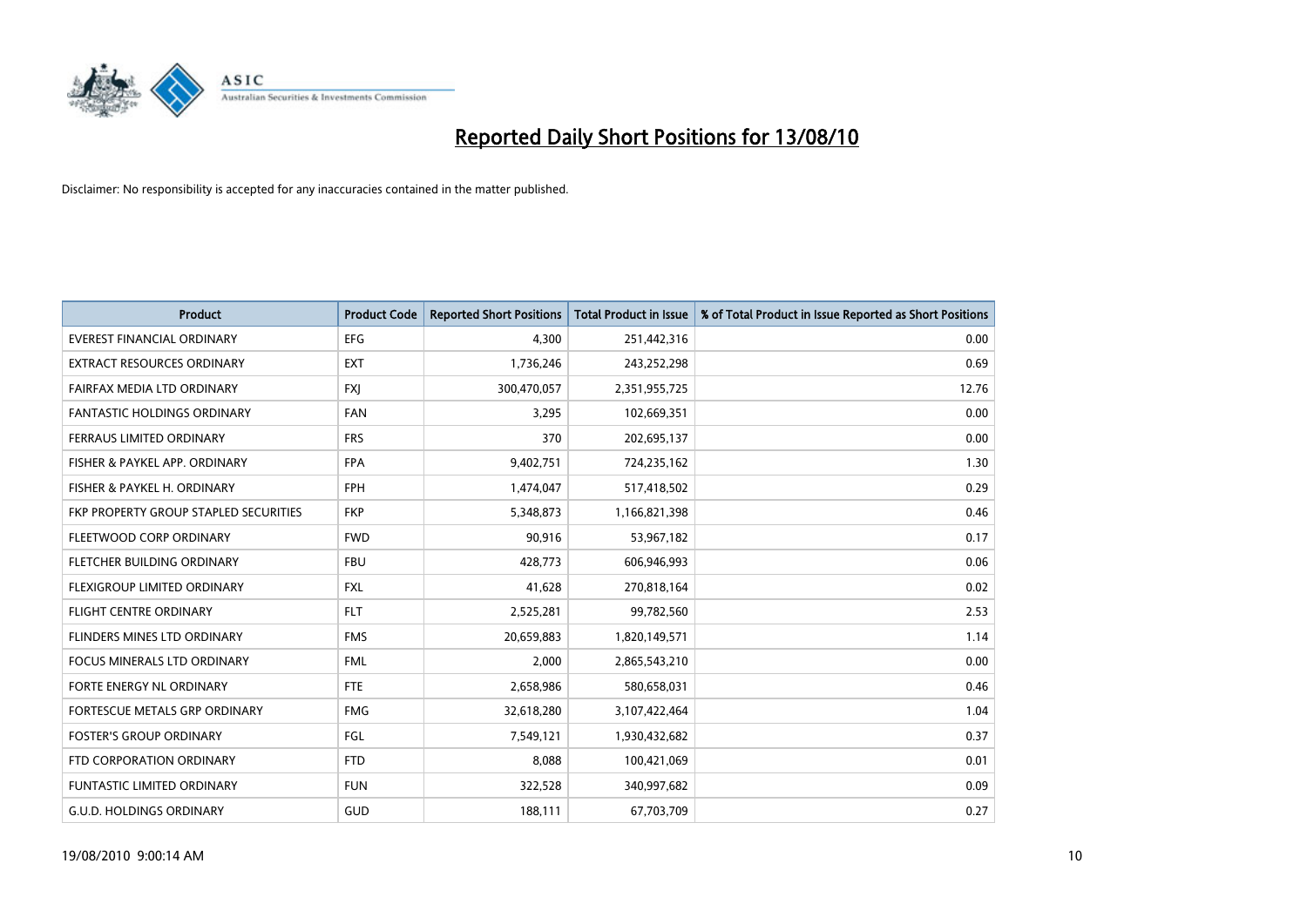

| <b>Product</b>                            | <b>Product Code</b> | <b>Reported Short Positions</b> | <b>Total Product in Issue</b> | % of Total Product in Issue Reported as Short Positions |
|-------------------------------------------|---------------------|---------------------------------|-------------------------------|---------------------------------------------------------|
| <b>GALAXY RESOURCES ORDINARY</b>          | <b>GXY</b>          | 2,332                           | 190,553,358                   | 0.00                                                    |
| <b>GEODYNAMICS LIMITED ORDINARY</b>       | GDY                 | 416,816                         | 292,840,219                   | 0.15                                                    |
| <b>GINDALBIE METALS LTD ORDINARY</b>      | <b>GBG</b>          | 8,681,121                       | 849,478,099                   | 1.02                                                    |
| <b>GIRALIA RESOURCES NL ORDINARY</b>      | <b>GIR</b>          | 277,332                         | 178,325,170                   | 0.15                                                    |
| <b>GLOBAL MINING ORDINARY</b>             | <b>GMI</b>          | 8,951                           | 194,749,220                   | 0.00                                                    |
| <b>GLOUCESTER COAL ORDINARY</b>           | <b>GCL</b>          | 258,592                         | 81,962,133                    | 0.32                                                    |
| <b>GME RESOURCES LTD ORDINARY</b>         | <b>GME</b>          | 800                             | 302,352,750                   | 0.00                                                    |
| <b>GOLDEN GATE PETROL ORDINARY</b>        | GGP                 | 11,538                          | 975,826,623                   | 0.00                                                    |
| <b>GOLDEN WEST RESOURCE ORDINARY</b>      | <b>GWR</b>          | 1,617                           | 164,606,127                   | 0.00                                                    |
| <b>GOODMAN FIELDER, ORDINARY</b>          | <b>GFF</b>          | 3,046,575                       | 1,380,386,438                 | 0.23                                                    |
| <b>GOODMAN GROUP STAPLED US PROHIBIT.</b> | <b>GMG</b>          | 6,694,417                       | 6,369,751,394                 | 0.10                                                    |
| <b>GPT GROUP STAPLED SEC.</b>             | <b>GPT</b>          | 11,226,785                      | 1,855,529,431                 | 0.60                                                    |
| <b>GRAINCORP LIMITED A CLASS ORDINARY</b> | <b>GNC</b>          | 2,417,533                       | 198,318,900                   | 1.22                                                    |
| <b>GRANGE RESOURCES, ORDINARY</b>         | GRR                 | 1,478,000                       | 1,152,077,403                 | 0.13                                                    |
| <b>GREAT SOUTHERN LTD ORDINARY</b>        | <b>GTP</b>          | 4,658,484                       | 643,234,118                   | 0.72                                                    |
| <b>GREENLAND MIN EN LTD ORDINARY</b>      | GGG                 | 42,900                          | 249,905,308                   | 0.02                                                    |
| <b>GRYPHON MINERALS LTD ORDINARY</b>      | GRY                 | 185,111                         | 233,223,308                   | 0.08                                                    |
| GUINNESS PEAT GROUP. CHESS DEPOSITARY INT | <b>GPG</b>          | 55                              | 305,559,089                   | 0.00                                                    |
| <b>GUNNS LIMITED ORDINARY</b>             | <b>GNS</b>          | 10,651,100                      | 806,734,892                   | 1.32                                                    |
| <b>GWA INTERNATIONAL ORDINARY</b>         | <b>GWT</b>          | 3,893,530                       | 301,102,514                   | 1.28                                                    |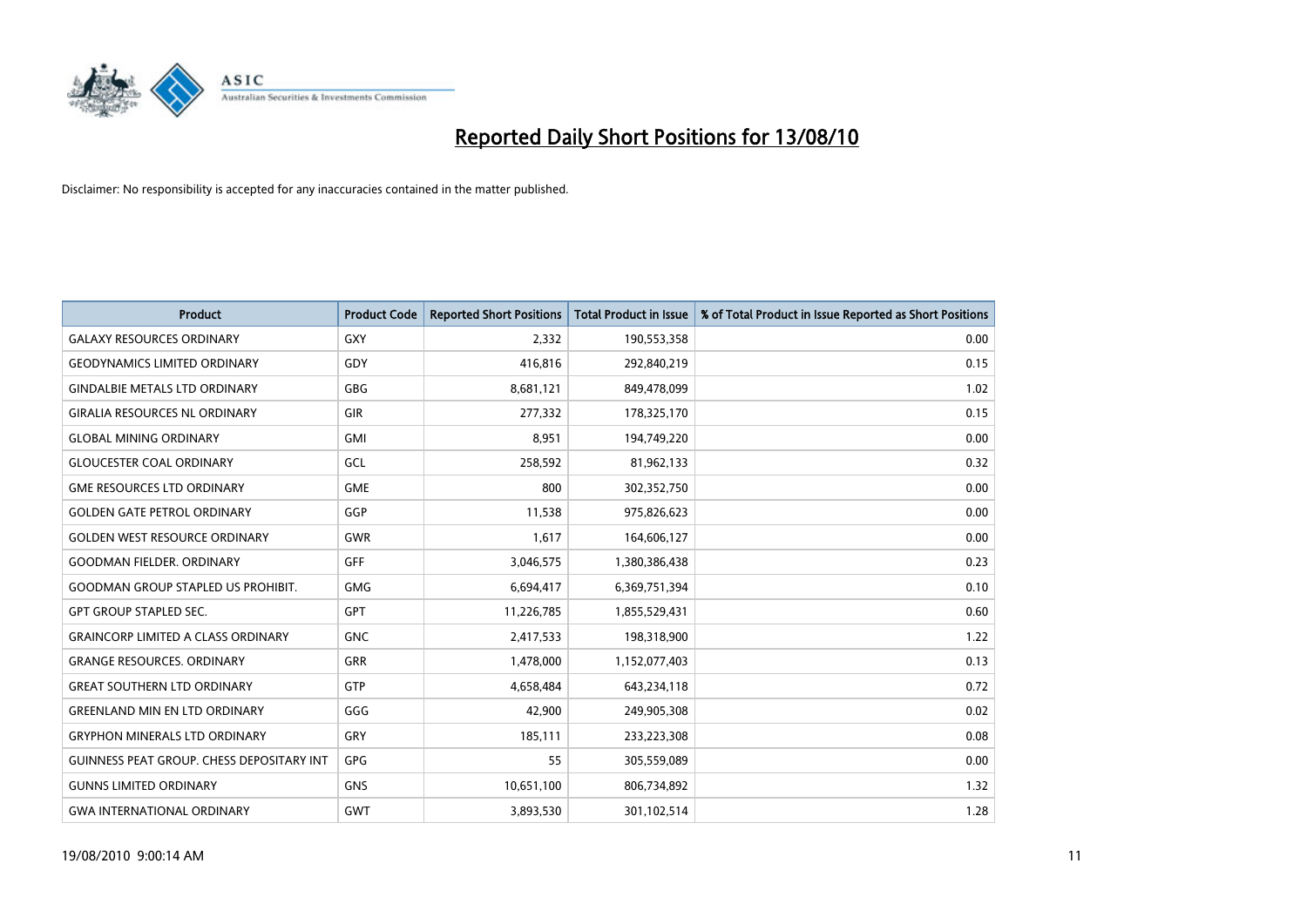

| <b>Product</b>                        | <b>Product Code</b> | <b>Reported Short Positions</b> | <b>Total Product in Issue</b> | % of Total Product in Issue Reported as Short Positions |
|---------------------------------------|---------------------|---------------------------------|-------------------------------|---------------------------------------------------------|
| <b>HARVEY NORMAN ORDINARY</b>         | <b>HVN</b>          | 31,697,554                      | 1,062,316,784                 | 2.97                                                    |
| HASTIE GROUP LIMITED ORDINARY         | <b>HST</b>          | 137,530                         | 239,716,924                   | 0.05                                                    |
| HASTINGS DIVERSIFIED STAPLED SECURITY | <b>HDF</b>          | 158,493                         | 513,336,482                   | 0.03                                                    |
| HEALTHSCOPE LIMITED ORDINARY          | <b>HSP</b>          | 1,381,991                       | 317,335,186                   | 0.43                                                    |
| <b>HEARTWARE INT INC CDI 35:1</b>     | <b>HIN</b>          | 272,008                         | 72,583,000                    | 0.37                                                    |
| <b>HENDERSON GROUP CDI 1:1</b>        | <b>HGG</b>          | 6,192,072                       | 566,751,863                   | 1.09                                                    |
| HFA HOLDINGS LIMITED ORDINARY         | <b>HFA</b>          | 1,822,207                       | 469,330,170                   | 0.38                                                    |
| <b>HIGHLANDS PACIFIC ORDINARY</b>     | <b>HIG</b>          | 2,382,826                       | 669,062,148                   | 0.36                                                    |
| HILLGROVE RES LTD ORDINARY            | <b>HGO</b>          | 67,945                          | 482,553,890                   | 0.01                                                    |
| HILLS INDUSTRIES LTD ORDINARY         | <b>HIL</b>          | 3,046,883                       | 248,219,660                   | 1.23                                                    |
| HORIZON OIL LIMITED ORDINARY          | <b>HZN</b>          | 2,672,218                       | 1,126,621,515                 | 0.23                                                    |
| HUNNU COAL LIMITED ORDINARY           | <b>HUN</b>          | 3,818                           | 109,600,002                   | 0.00                                                    |
| <b>ICON ENERGY LIMITED ORDINARY</b>   | <b>ICN</b>          | 313,809                         | 439,801,394                   | 0.08                                                    |
| <b>IINET LIMITED ORDINARY</b>         | <b>IIN</b>          | 1,094,448                       | 151,898,119                   | 0.72                                                    |
| <b>ILUKA RESOURCES ORDINARY</b>       | <b>ILU</b>          | 8,480,659                       | 418,700,517                   | 2.02                                                    |
| IMF (AUSTRALIA) LTD ORDINARY          | <b>IMF</b>          | 375.185                         | 122,496,819                   | 0.31                                                    |
| <b>IMX RESOURCES LTD ORDINARY</b>     | <b>IXR</b>          | 20,000                          | 260,252,803                   | 0.01                                                    |
| <b>INCITEC PIVOT ORDINARY</b>         | IPL                 | 6,890,494                       | 1,628,730,107                 | 0.39                                                    |
| <b>INDAGO RESOURCES LTD ORDINARY</b>  | <b>IDG</b>          | 8,179                           | 99,499,536                    | 0.01                                                    |
| INDEPENDENCE GROUP ORDINARY           | <b>IGO</b>          | 135,451                         | 113,813,539                   | 0.10                                                    |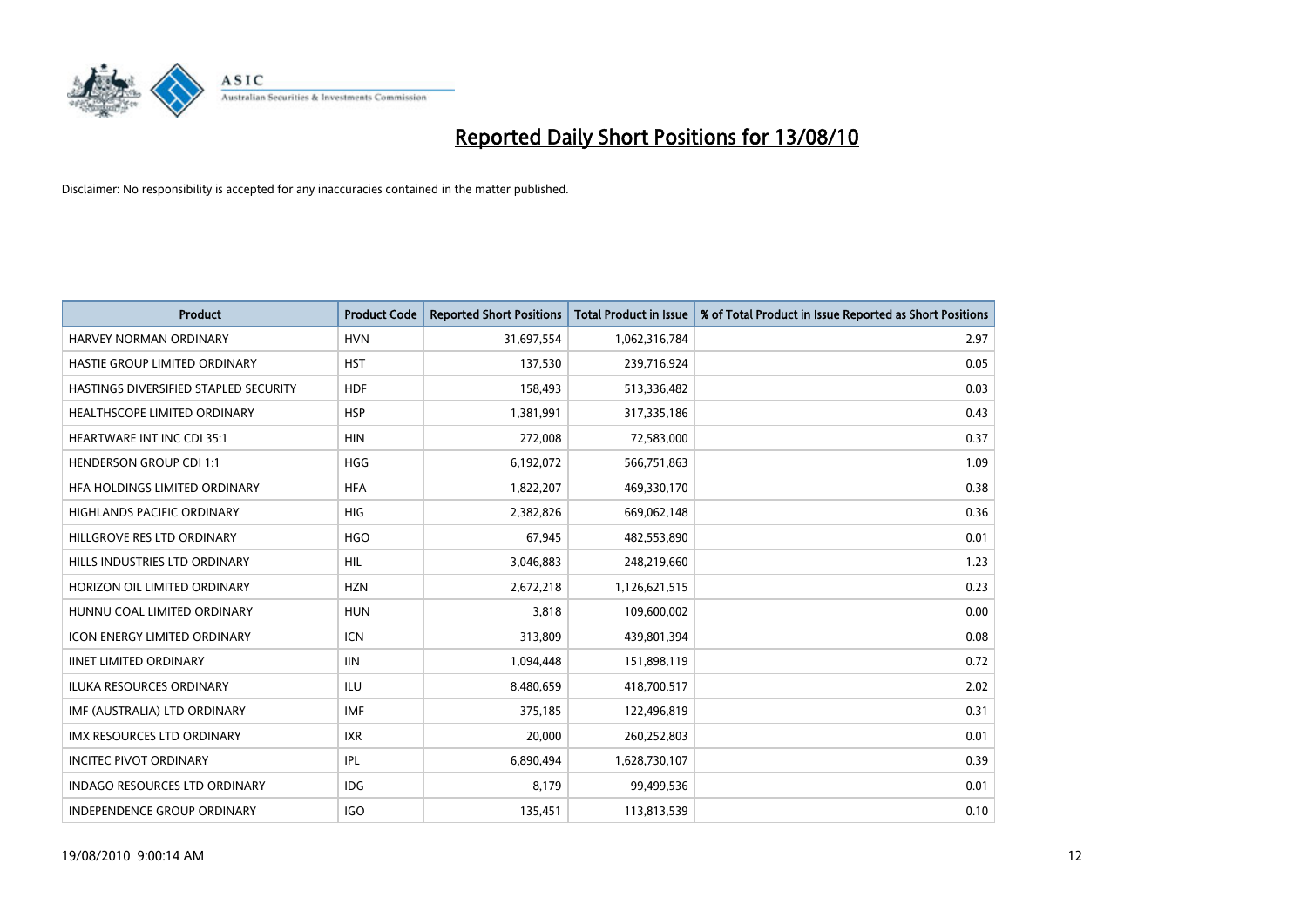

| <b>Product</b>                           | <b>Product Code</b> | <b>Reported Short Positions</b> | <b>Total Product in Issue</b> | % of Total Product in Issue Reported as Short Positions |
|------------------------------------------|---------------------|---------------------------------|-------------------------------|---------------------------------------------------------|
| <b>INDOPHIL RESOURCES ORDINARY</b>       | <b>IRN</b>          | 272,831                         | 423,428,803                   | 0.06                                                    |
| <b>INDUSTREA LIMITED ORDINARY</b>        | <b>IDL</b>          | 1,381,068                       | 956,668,877                   | 0.14                                                    |
| <b>INFIGEN ENERGY STAPLED SECURITIES</b> | <b>IFN</b>          | 6,182,218                       | 760,374,428                   | 0.80                                                    |
| ING INDUSTRIAL FUND UNITS                | <b>IIF</b>          | 7,869,970                       | 2,592,249,647                 | 0.28                                                    |
| ING OFFICE FUND STAPLED SECURITIES       | <b>IOF</b>          | 497,544                         | 2,729,071,212                 | 0.01                                                    |
| ING RE COM GROUP STAPLED SECURITIES      | <b>ILF</b>          | 9,075                           | 441,029,194                   | 0.00                                                    |
| INSURANCE AUSTRALIA ORDINARY             | IAG                 | 3,574,859                       | 2,078,994,021                 | 0.16                                                    |
| <b>INTEGRA MINING LTD, ORDINARY</b>      | <b>IGR</b>          | 1,546,596                       | 755,792,394                   | 0.20                                                    |
| <b>INTOLL GROUP STAPLED SECURITIES</b>   | <b>ITO</b>          | 236,337                         | 2,261,732,048                 | 0.01                                                    |
| <b>INTREPID MINES ORDINARY</b>           | <b>IAU</b>          | 317,525                         | 429,946,319                   | 0.07                                                    |
| <b>INVOCARE LIMITED ORDINARY</b>         | <b>IVC</b>          | 1,042,881                       | 102,069,091                   | 1.02                                                    |
| ION LIMITED ORDINARY                     | <b>ION</b>          | 164,453                         | 256,365,105                   | 0.06                                                    |
| <b>IOOF HOLDINGS LTD ORDINARY</b>        | <b>IFL</b>          | 1,588,100                       | 229,794,395                   | 0.66                                                    |
| <b>IRESS MARKET TECH. ORDINARY</b>       | <b>IRE</b>          | 1,438,119                       | 126,018,142                   | 1.14                                                    |
| <b>IRON ORE HOLDINGS ORDINARY</b>        | <b>IOH</b>          | 46.361                          | 135,380,683                   | 0.03                                                    |
| <b>ISHARES MSCI EAFE CDI 1:1</b>         | <b>IVE</b>          | 78,119                          | 590,400,000                   | 0.01                                                    |
| ISHARES MSCI EM MKTS CDI 1:1             | <b>IEM</b>          | 22,167                          | 425,700,000                   | 0.01                                                    |
| <b>ISOFT GROUP LIMITED ORDINARY</b>      | <b>ISF</b>          | 14,699,460                      | 1,050,497,291                 | 1.39                                                    |
| <b>IVANHOE AUSTRALIA ORDINARY</b>        | <b>IVA</b>          | 794,056                         | 321,055,953                   | 0.26                                                    |
| <b>JABIRU METALS LTD ORDINARY</b>        | <b>IML</b>          | 469,704                         | 552,619,180                   | 0.08                                                    |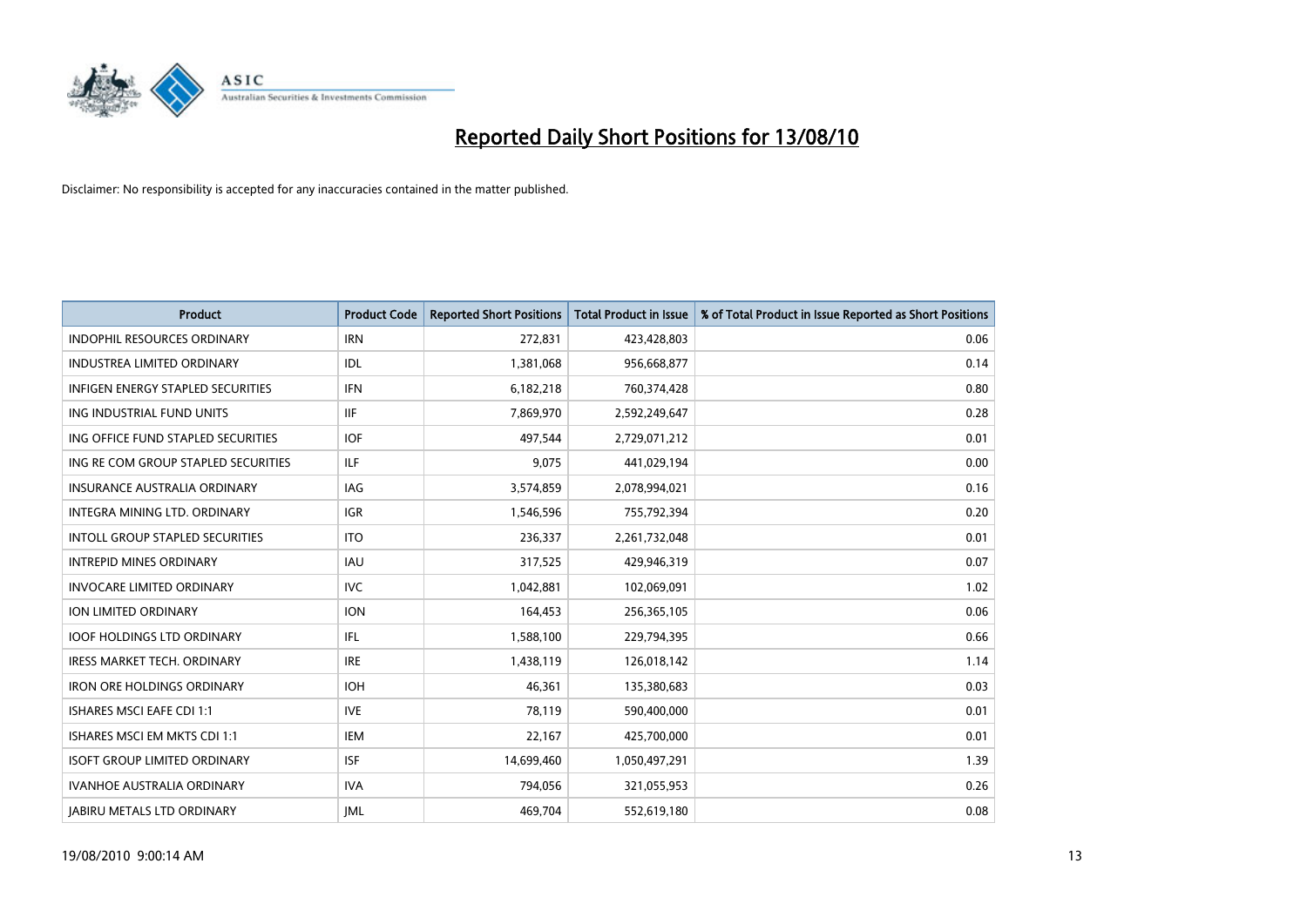

| <b>Product</b>                                  | <b>Product Code</b> | <b>Reported Short Positions</b> | <b>Total Product in Issue</b> | % of Total Product in Issue Reported as Short Positions |
|-------------------------------------------------|---------------------|---------------------------------|-------------------------------|---------------------------------------------------------|
| <b>JAMES HARDIE INDUST CHESS DEPOSITARY INT</b> | <b>IHX</b>          | 14,451,445                      | 435,438,790                   | 3.30                                                    |
| <b>JAMESON RESOURCES ORDINARY</b>               | <b>JAL</b>          | 1,600,000                       | 63,885,910                    | 2.50                                                    |
| <b>JB HI-FI LIMITED ORDINARY</b>                | <b>IBH</b>          | 4,984,639                       | 108,414,989                   | 4.58                                                    |
| KAGARA LTD ORDINARY                             | KZL                 | 4,989,537                       | 674,489,717                   | 0.73                                                    |
| KAROON GAS AUSTRALIA ORDINARY                   | <b>KAR</b>          | 185,088                         | 177,546,198                   | 0.09                                                    |
| KATHMANDU HOLD LTD ORDINARY                     | <b>KMD</b>          | 957,637                         | 200,000,000                   | 0.47                                                    |
| <b>KEYBRIDGE CAPITAL ORDINARY</b>               | <b>KBC</b>          | 5.999                           | 172,070,564                   | 0.00                                                    |
| KIMBERLEY METALS LTD ORDINARY                   | <b>KBL</b>          | 2,609                           | 94,490,816                    | 0.00                                                    |
| KINGSGATE CONSOLID. ORDINARY                    | <b>KCN</b>          | 344,580                         | 100,725,449                   | 0.33                                                    |
| LEIGHTON HOLDINGS ORDINARY                      | LEI                 | 2,800,721                       | 300,692,299                   | 0.92                                                    |
| LEND LEASE GROUP UNIT/ORD STAPLED               | LLC                 | 358,133                         | 565,558,754                   | 0.06                                                    |
| LIHIR GOLD LIMITED. ORDINARY                    | LGL                 | 9,222,889                       | 2,368,729,935                 | 0.40                                                    |
| LINC ENERGY LTD ORDINARY                        | <b>LNC</b>          | 1,755,803                       | 494,947,572                   | 0.35                                                    |
| LYNAS CORPORATION ORDINARY                      | <b>LYC</b>          | 10,674,279                      | 1,655,499,093                 | 0.65                                                    |
| MAC SERVICES (THE) ORDINARY                     | <b>MSL</b>          | 26,315                          | 165,966,692                   | 0.01                                                    |
| MACARTHUR COAL ORDINARY                         | <b>MCC</b>          | 710,394                         | 254,333,109                   | 0.27                                                    |
| <b>MACMAHON HOLDINGS ORDINARY</b>               | <b>MAH</b>          | 6,534,245                       | 733,711,705                   | 0.89                                                    |
| MACQ ATLAS ROADS GRP ORDINARY STAPLED           | <b>MOA</b>          | 3,586,934                       | 452,345,907                   | 0.78                                                    |
| MACOUARIE GROUP LTD ORDINARY                    | <b>MOG</b>          | 5,401,552                       | 345,489,546                   | 1.57                                                    |
| <b>MANTRA RESOURCES ORDINARY</b>                | <b>MRU</b>          | 28.751                          | 130,229,188                   | 0.02                                                    |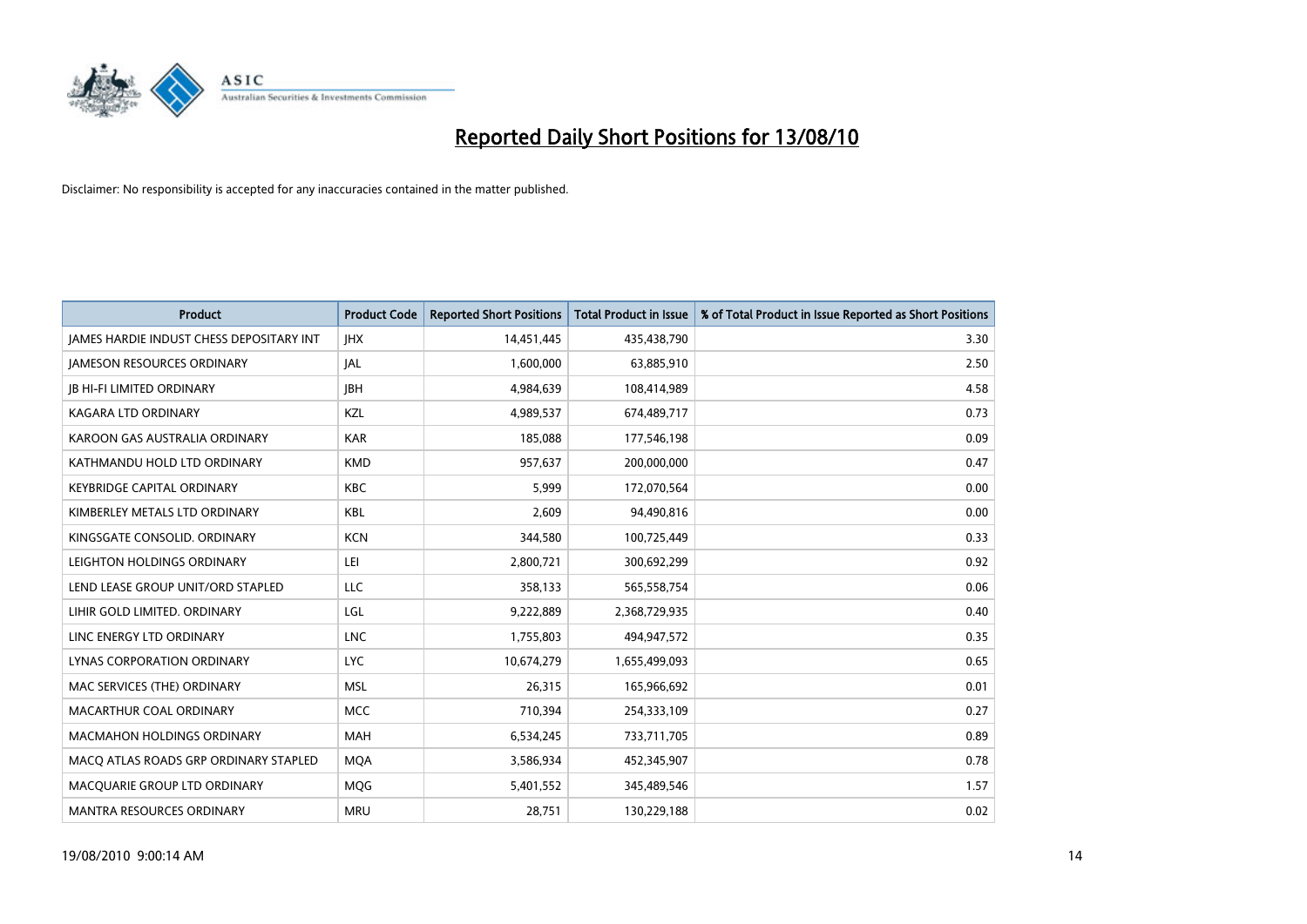

| <b>Product</b>                  | <b>Product Code</b> | <b>Reported Short Positions</b> | <b>Total Product in Issue</b> | % of Total Product in Issue Reported as Short Positions |
|---------------------------------|---------------------|---------------------------------|-------------------------------|---------------------------------------------------------|
| MAP GROUP STAPLED US PROHIBIT.  | <b>MAP</b>          | 4,089,769                       | 1,861,210,782                 | 0.21                                                    |
| <b>MARION ENERGY ORDINARY</b>   | <b>MAE</b>          | 374,994                         | 429,822,043                   | 0.09                                                    |
| MARYBOROUGH SUGAR ORDINARY      | <b>MSF</b>          | 117,308                         | 53,235,669                    | 0.22                                                    |
| MCPHERSON'S LTD ORDINARY        | <b>MCP</b>          | 5,282                           | 71,651,758                    | 0.01                                                    |
| MEDUSA MINING LTD ORDINARY      | <b>MML</b>          | 128,641                         | 187,584,911                   | 0.06                                                    |
| MELBOURNE IT LIMITED ORDINARY   | <b>MLB</b>          | 167,703                         | 79,569,967                    | 0.21                                                    |
| MEO AUSTRALIA LTD ORDINARY      | <b>MEO</b>          | 153,386                         | 477,220,955                   | 0.03                                                    |
| <b>MERMAID MARINE ORDINARY</b>  | <b>MRM</b>          | 321,607                         | 186,884,825                   | 0.17                                                    |
| MESOBLAST LIMITED ORDINARY      | <b>MSB</b>          | 102                             | 154,880,556                   | 0.00                                                    |
| METALS X LIMITED ORDINARY       | <b>MLX</b>          | 326,940                         | 1,365,661,782                 | 0.03                                                    |
| METCASH LIMITED ORDINARY        | <b>MTS</b>          | 18,727,722                      | 767,055,221                   | 2.43                                                    |
| METGASCO LIMITED ORDINARY       | <b>MEL</b>          | 235,435                         | 249,006,674                   | 0.09                                                    |
| MICLYN EXP OFFSHR ORDINARY      | <b>MIO</b>          | 199,999                         | 271,700,000                   | 0.07                                                    |
| MINARA RESOURCES ORDINARY       | <b>MRE</b>          | 3,411,279                       | 1,167,783,517                 | 0.27                                                    |
| MINCOR RESOURCES NL ORDINARY    | <b>MCR</b>          | 1,276,783                       | 200,184,686                   | 0.63                                                    |
| MINERAL DEPOSITS ORDINARY       | <b>MDL</b>          | 1,090,003                       | 580,576,525                   | 0.18                                                    |
| MINERAL RESOURCES. ORDINARY     | <b>MIN</b>          | 402,139                         | 166,853,768                   | 0.24                                                    |
| MIRABELA NICKEL LTD ORDINARY    | <b>MBN</b>          | 8,310,477                       | 367, 162, 725                 | 2.23                                                    |
| MIRVAC GROUP STAPLED SECURITIES | <b>MGR</b>          | 2,174,712                       | 3,415,314,823                 | 0.07                                                    |
| MITCHELL COMMUNITCA. ORDINARY   | <b>MCU</b>          | 16,057                          | 301,761,208                   | 0.01                                                    |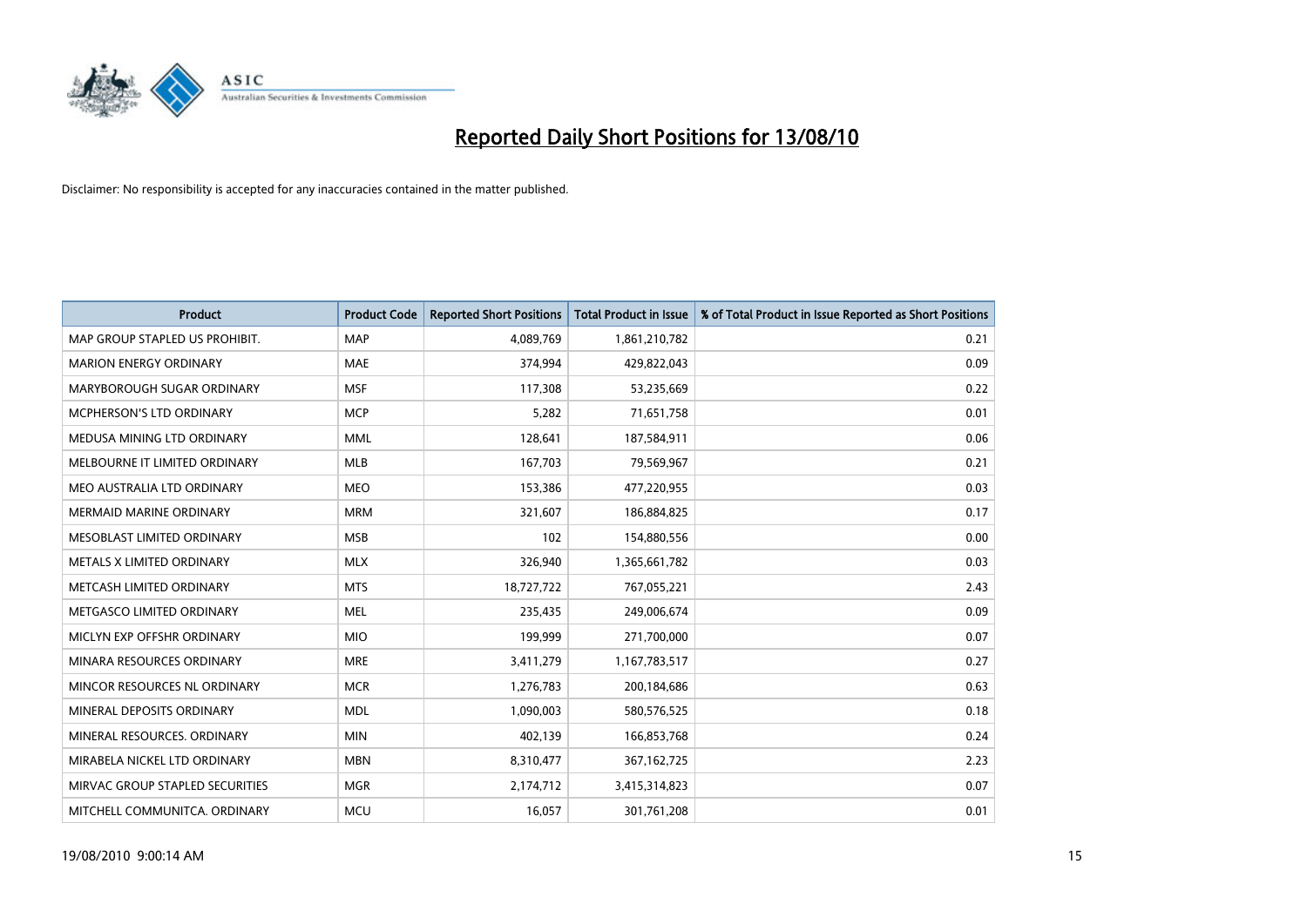

| <b>Product</b>                    | <b>Product Code</b> | <b>Reported Short Positions</b> | Total Product in Issue | % of Total Product in Issue Reported as Short Positions |
|-----------------------------------|---------------------|---------------------------------|------------------------|---------------------------------------------------------|
| <b>MOLOPO ENERGY LTD ORDINARY</b> | <b>MPO</b>          | 241,476                         | 250,822,584            | 0.09                                                    |
| MOLY MINES LIMITED ORDINARY       | <b>MOL</b>          | 24,170                          | 363,916,323            | 0.01                                                    |
| MONADELPHOUS GROUP ORDINARY       | <b>MND</b>          | 1,329,834                       | 86,459,327             | 1.53                                                    |
| MOSAIC OIL NL ORDINARY            | <b>MOS</b>          | 41,742                          | 821,710,775            | 0.01                                                    |
| <b>MOUNT GIBSON IRON ORDINARY</b> | <b>MGX</b>          | 1,919,114                       | 1,079,570,693          | 0.18                                                    |
| MURCHISON METALS LTD ORDINARY     | <b>MMX</b>          | 2,994,503                       | 435,384,268            | 0.68                                                    |
| MYER HOLDINGS LTD ORDINARY        | <b>MYR</b>          | 15,569,089                      | 581,517,884            | 2.66                                                    |
| MYSTATE LIMITED ORDINARY          | <b>MYS</b>          | 1,400                           | 67,411,055             | 0.00                                                    |
| NATIONAL AUST, BANK ORDINARY      | <b>NAB</b>          | 7,446,047                       | 2,133,245,479          | 0.34                                                    |
| NATURAL FUEL LIMITED ORDINARY     | <b>NFL</b>          |                                 | 506,612,127            | 0.00                                                    |
| NAVITAS LIMITED ORDINARY          | <b>NVT</b>          | 874,049                         | 342,361,526            | 0.25                                                    |
| NEPTUNE MARINE ORDINARY           | <b>NMS</b>          | 928,472                         | 429,842,672            | 0.21                                                    |
| NEW HOPE CORPORATION ORDINARY     | <b>NHC</b>          | 428,322                         | 827,730,549            | 0.06                                                    |
| NEWCREST MINING ORDINARY          | <b>NCM</b>          | 24,540,518                      | 483,499,363            | 5.06                                                    |
| NEWS CORP A NON-VOTING CDI        | <b>NWSLV</b>        | 681,235                         | 1,824,472,286          | 0.03                                                    |
| NEWS CORP B VOTING CDI            | <b>NWS</b>          | 7,521,221                       | 798,520,953            | 0.94                                                    |
| NEXBIS LIMITED ORDINARY           | <b>NBS</b>          | 63,733                          | 498,972,940            | 0.01                                                    |
| NEXUS ENERGY LIMITED ORDINARY     | <b>NXS</b>          | 4,835,778                       | 988,257,304            | 0.48                                                    |
| NIB HOLDINGS LIMITED ORDINARY     | <b>NHF</b>          | 529,153                         | 495,431,427            | 0.11                                                    |
| NICK SCALI LIMITED ORDINARY       | <b>NCK</b>          | 35,846                          | 81,000,000             | 0.04                                                    |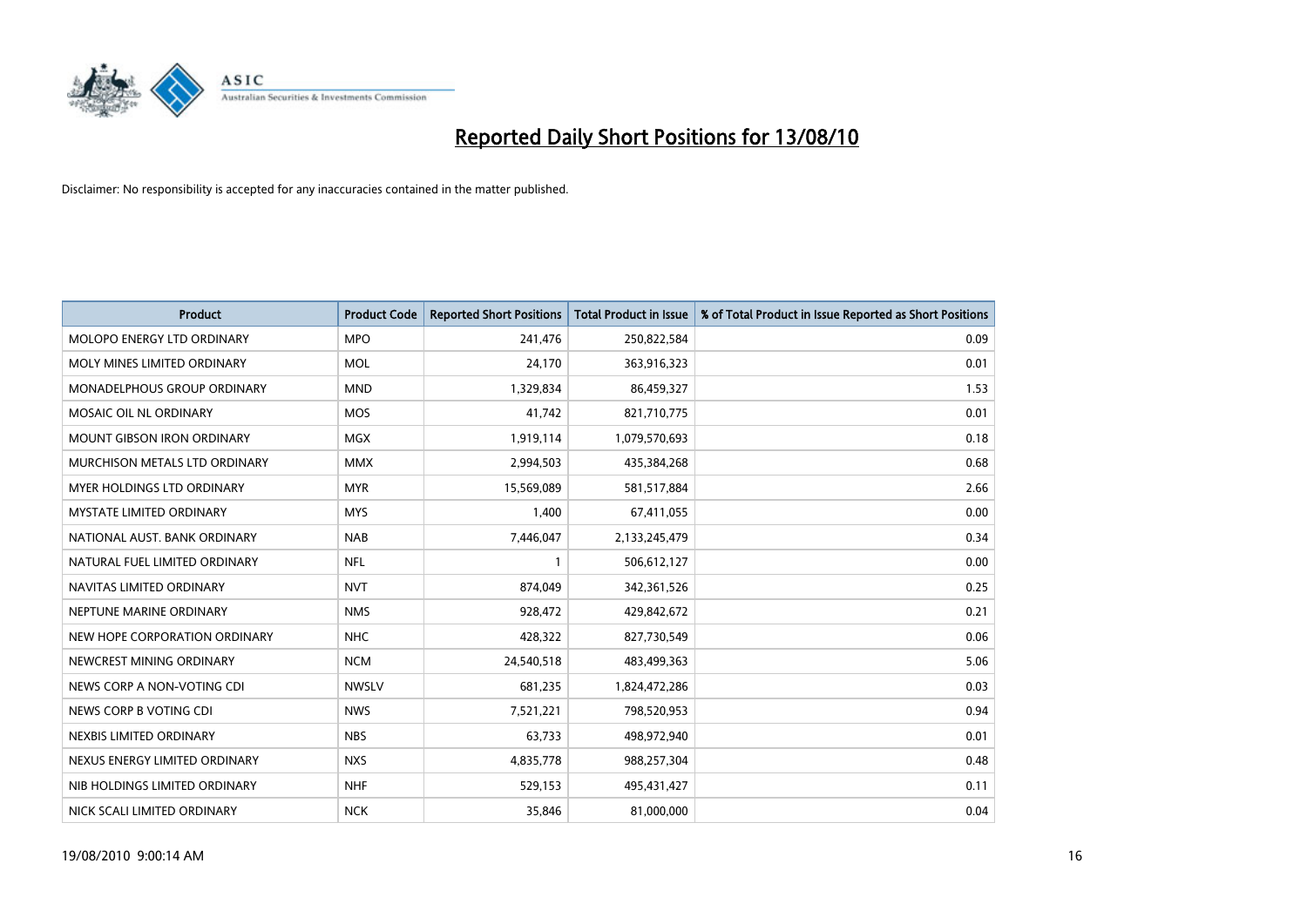

| <b>Product</b>                        | <b>Product Code</b> | <b>Reported Short Positions</b> | <b>Total Product in Issue</b> | % of Total Product in Issue Reported as Short Positions |
|---------------------------------------|---------------------|---------------------------------|-------------------------------|---------------------------------------------------------|
| NIDO PETROLEUM ORDINARY               | <b>NDO</b>          | 6,579,668                       | 1,080,658,378                 | 0.61                                                    |
| NKWE PLATINUM 10C US COMMON           | <b>NKP</b>          | 55,766                          | 559,451,184                   | 0.01                                                    |
| NORTHERN CREST ORDINARY               | <b>NOC</b>          | 24,345                          | 116,074,781                   | 0.02                                                    |
| NORTHERN IRON LTD ORDINARY            | <b>NFE</b>          | 713,933                         | 292,204,786                   | 0.23                                                    |
| NRW HOLDINGS LIMITED ORDINARY         | <b>NWH</b>          | 121,057                         | 251,223,000                   | 0.04                                                    |
| NUFARM LIMITED ORDINARY               | <b>NUF</b>          | 3,661,055                       | 261,775,731                   | 1.39                                                    |
| <b>OAKTON LIMITED ORDINARY</b>        | <b>OKN</b>          | 518,438                         | 91,997,235                    | 0.56                                                    |
| OCEANAGOLD CORP. CHESS DEPOSITARY INT | <b>OGC</b>          | 406,266                         | 228,198,170                   | 0.19                                                    |
| OCEANIA CAPITAL LTD ORDINARY          | <b>OCP</b>          | 2,500                           | 91,921,295                    | 0.00                                                    |
| OIL SEARCH LTD ORDINARY               | OSH                 | 5,935,807                       | 1,308,279,222                 | 0.45                                                    |
| OM HOLDINGS LIMITED ORDINARY          | OMH                 | 690,467                         | 498,485,150                   | 0.14                                                    |
| <b>ONESTEEL LIMITED ORDINARY</b>      | OST                 | 6,186,520                       | 1,331,583,166                 | 0.47                                                    |
| ORICA LIMITED ORDINARY                | ORI                 | 1,785,626                       | 362,100,430                   | 0.48                                                    |
| ORIGIN ENERGY ORDINARY                | <b>ORG</b>          | 2,680,898                       | 880,668,872                   | 0.29                                                    |
| OTTO ENERGY LIMITED ORDINARY          | OEL                 | 109,204                         | 1,134,540,071                 | 0.01                                                    |
| OZ MINERALS ORDINARY                  | OZL                 | 66,946,887                      | 3,121,339,730                 | 2.13                                                    |
| <b>PACIFIC BRANDS ORDINARY</b>        | <b>PBG</b>          | 7,508,763                       | 931,386,248                   | 0.81                                                    |
| PALADIN ENERGY LTD ORDINARY           | <b>PDN</b>          | 19,859,395                      | 717,892,802                   | 2.76                                                    |
| PAN PACIFIC PETROL. ORDINARY          | PPP                 | 14                              | 588,612,110                   | 0.00                                                    |
| PANAUST LIMITED ORDINARY              | <b>PNA</b>          | 12,384,373                      | 2,954,125,529                 | 0.41                                                    |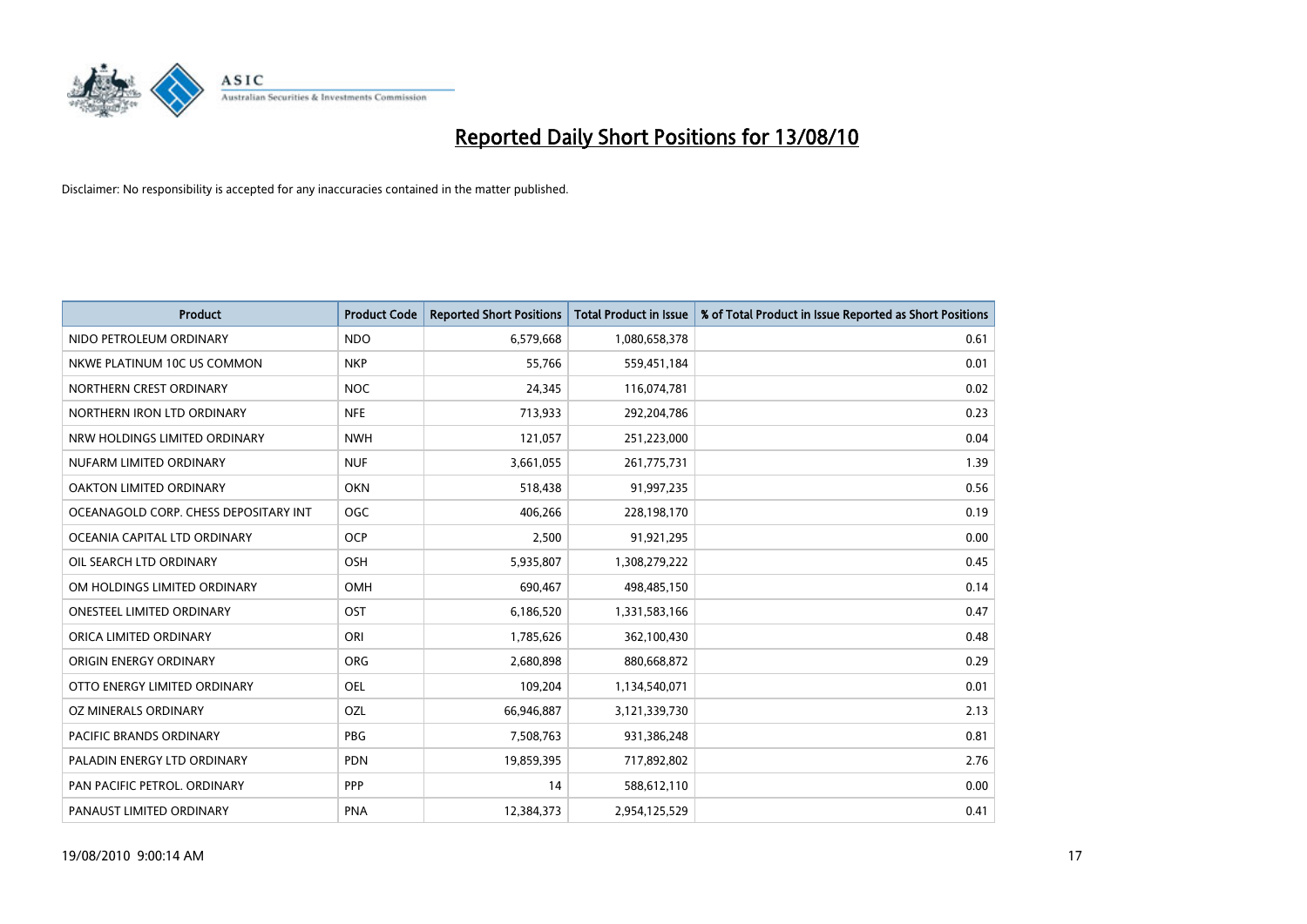

| <b>Product</b>                          | <b>Product Code</b> | <b>Reported Short Positions</b> | <b>Total Product in Issue</b> | % of Total Product in Issue Reported as Short Positions |
|-----------------------------------------|---------------------|---------------------------------|-------------------------------|---------------------------------------------------------|
| PANORAMIC RESOURCES ORDINARY            | PAN                 | 63,605                          | 205,262,842                   | 0.03                                                    |
| PAPERLINX LIMITED ORDINARY              | <b>PPX</b>          | 17,839,359                      | 603,580,761                   | 2.94                                                    |
| PAPERLINX SPS TRUST STEP UP PERP. PREF. | <b>PXUPA</b>        | 5,000                           | 2,850,000                     | 0.18                                                    |
| PATTIES FOODS LTD ORDINARY              | PFL                 |                                 | 138,908,853                   | 0.00                                                    |
| PEET LIMITED ORDINARY                   | <b>PPC</b>          | 479,130                         | 300,681,486                   | 0.15                                                    |
| PENINSULA MINERALS ORDINARY             | <b>PEN</b>          | 5,000                           | 1,629,749,898                 | 0.00                                                    |
| PERILYA LIMITED ORDINARY                | PEM                 | 998,142                         | 526,075,563                   | 0.18                                                    |
| PERPETUAL LIMITED ORDINARY              | PPT                 | 2,481,945                       | 43,417,478                    | 5.72                                                    |
| PERSEUS MINING LTD ORDINARY             | PRU                 | 25,388                          | 421,282,088                   | 0.00                                                    |
| PETSEC ENERGY ORDINARY                  | <b>PSA</b>          | 223,332                         | 231,283,622                   | 0.10                                                    |
| PHARMAXIS LTD ORDINARY                  | <b>PXS</b>          | 1,188,124                       | 225,721,734                   | 0.54                                                    |
| PHOTON GROUP LTD ORDINARY               | PGA                 | 959,378                         | 187,440,645                   | 0.51                                                    |
| PIKE RIVER COAL ORDINARY                | <b>PRC</b>          | 376,320                         | 405,301,433                   | 0.09                                                    |
| PLATINUM ASSET ORDINARY                 | <b>PTM</b>          | 3,310,082                       | 561,347,878                   | 0.58                                                    |
| PLATINUM AUSTRALIA ORDINARY             | <b>PLA</b>          | 5,860,700                       | 321,130,521                   | 1.82                                                    |
| PLATINUM CAPITAL LTD ORDINARY           | <b>PMC</b>          |                                 | 162,258,814                   | 0.00                                                    |
| PMP LIMITED ORDINARY                    | <b>PMP</b>          | 1,209,977                       | 335,338,483                   | 0.37                                                    |
| PORT BOUVARD LIMITED ORDINARY           | PBD                 | 6,754                           | 593,868,295                   | 0.00                                                    |
| PREMIER INVESTMENTS ORDINARY            | <b>PMV</b>          | 69,386                          | 155,030,045                   | 0.04                                                    |
| PRIMARY HEALTH CARE ORDINARY            | <b>PRY</b>          | 8,576,647                       | 491,428,342                   | 1.76                                                    |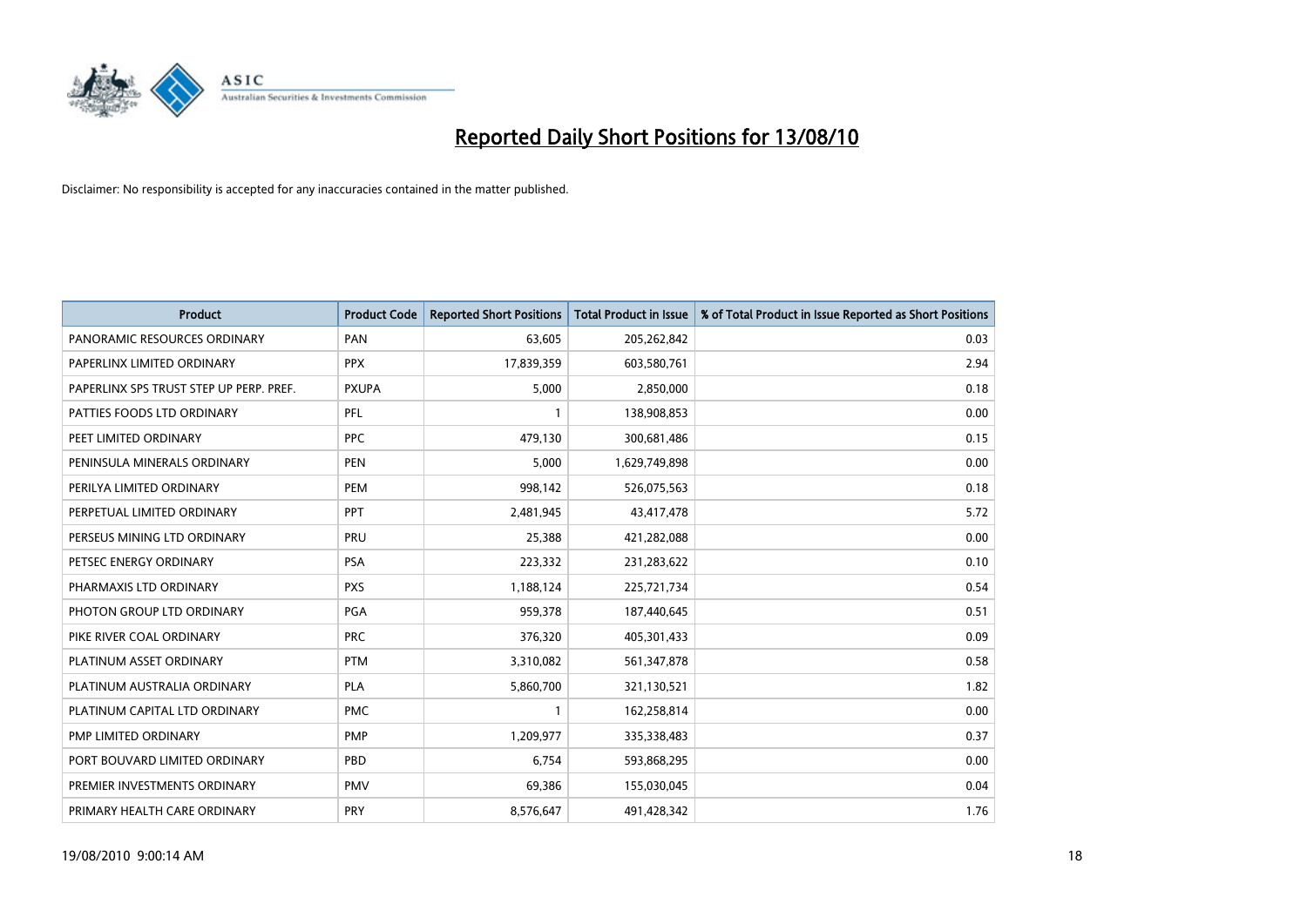

| <b>Product</b>                       | <b>Product Code</b> | <b>Reported Short Positions</b> | <b>Total Product in Issue</b> | % of Total Product in Issue Reported as Short Positions |
|--------------------------------------|---------------------|---------------------------------|-------------------------------|---------------------------------------------------------|
| PRIME INFR GROUP. STAPLED SECURITIES | PIH                 | 1,301,359                       | 351,776,795                   | 0.36                                                    |
| PRIME MEDIA GRP LTD ORDINARY         | <b>PRT</b>          | 2                               | 366,330,303                   | 0.00                                                    |
| PRIMEAG AUSTRALIA ORDINARY           | PAG                 | 311,454                         | 150,569,976                   | 0.21                                                    |
| PROGEN PHARMACEUTIC ORDINARY         | PGL                 | 151,596                         | 24,709,097                    | 0.61                                                    |
| PROGRAMMED ORDINARY                  | <b>PRG</b>          | 367,567                         | 118,169,908                   | 0.30                                                    |
| PSIVIDA CORP CDI 1:1                 | <b>PVA</b>          | 6,878                           | 7,849,757                     | 0.09                                                    |
| <b>QANTAS AIRWAYS ORDINARY</b>       | QAN                 | 27,962,756                      | 2,265,123,620                 | 1.23                                                    |
| OBE INSURANCE GROUP ORDINARY         | OBE                 | 18,479,107                      | 1,035,071,131                 | 1.78                                                    |
| RAMSAY HEALTH CARE ORDINARY          | <b>RHC</b>          | 1,341,386                       | 202,081,252                   | 0.67                                                    |
| RANGE RESOURCES LTD ORDINARY         | <b>RRS</b>          | 1,250,000                       | 1,052,019,983                 | 0.12                                                    |
| <b>RCR TOMLINSON ORDINARY</b>        | <b>RCR</b>          | 68,067                          | 131,860,172                   | 0.05                                                    |
| <b>REA GROUP ORDINARY</b>            | <b>REA</b>          | 3,494                           | 128,439,366                   | 0.00                                                    |
| <b>RED FORK ENERGY ORDINARY</b>      | <b>RFE</b>          | 7,696                           | 139,535,000                   | 0.01                                                    |
| <b>REDFLEX HOLDINGS ORDINARY</b>     | <b>RDF</b>          | 23,328                          | 110,010,757                   | 0.02                                                    |
| REED RESOURCES LTD ORDINARY          | <b>RDR</b>          | 268,205                         | 192,271,768                   | 0.14                                                    |
| REGIS RESOURCES ORDINARY             | <b>RRL</b>          | 118,212                         | 414,452,125                   | 0.02                                                    |
| RESMED INC BONUS CDI DEF             | <b>RMDBN</b>        | 1,092,588                       | 760,000,000                   | 0.14                                                    |
| RESMED INC CDI 10:1                  | <b>RMD</b>          | 1,788,938                       | 772,670,160                   | 0.22                                                    |
| <b>RESOLUTE MINING ORDINARY</b>      | <b>RSG</b>          | 260,997                         | 392,586,434                   | 0.08                                                    |
| <b>RESOURCE GENERATION ORDINARY</b>  | <b>RES</b>          | 157,911                         | 164,412,477                   | 0.10                                                    |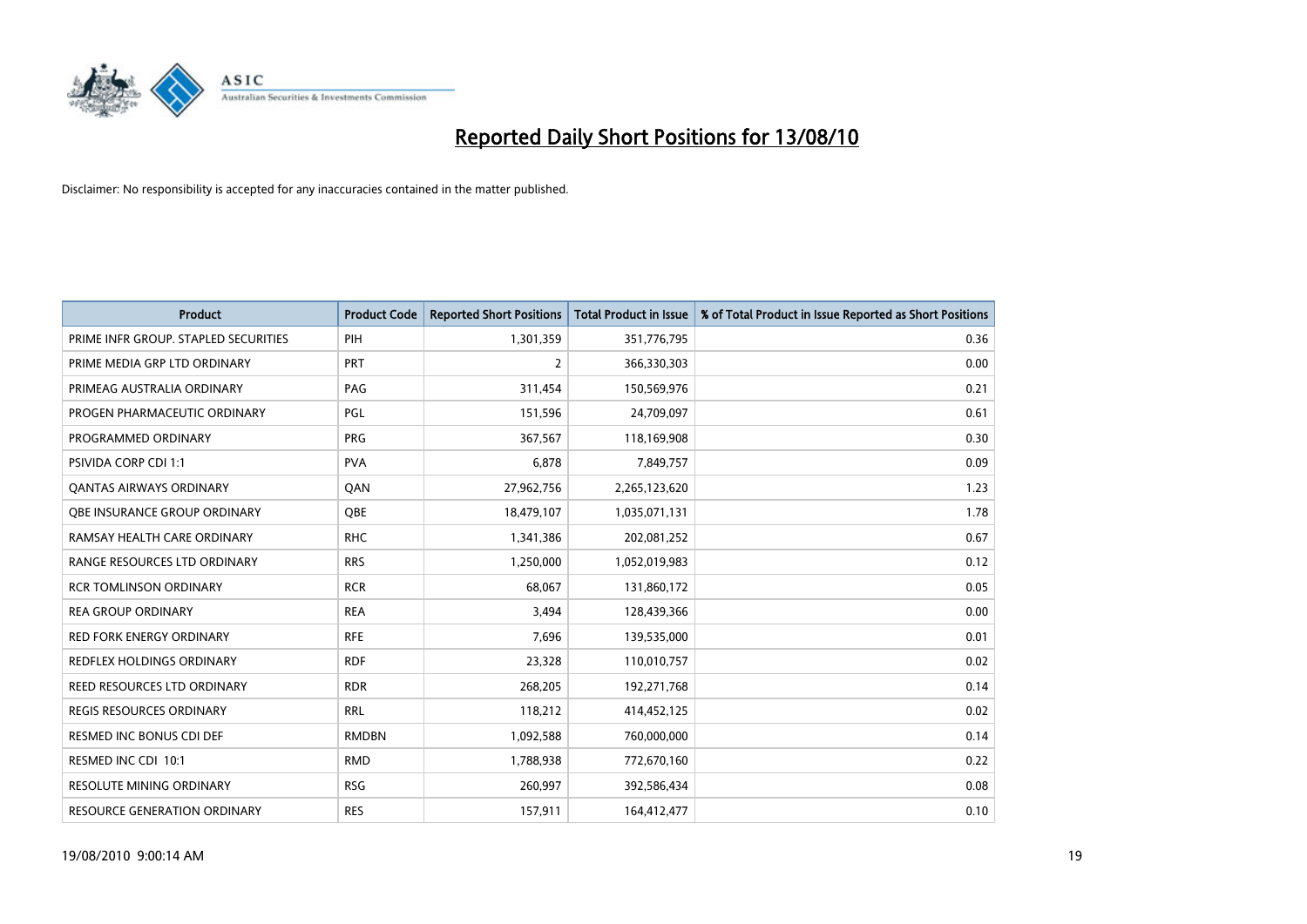

| <b>Product</b>                     | <b>Product Code</b> | <b>Reported Short Positions</b> | <b>Total Product in Issue</b> | % of Total Product in Issue Reported as Short Positions |
|------------------------------------|---------------------|---------------------------------|-------------------------------|---------------------------------------------------------|
| REVERSE CORP LIMITED ORDINARY      | <b>REF</b>          | 25,141                          | 92,382,175                    | 0.03                                                    |
| REX MINERALS LIMITED ORDINARY      | <b>RXM</b>          | 333                             | 114,549,460                   | 0.00                                                    |
| <b>RIDLEY CORPORATION ORDINARY</b> | <b>RIC</b>          | 53.937                          | 307,817,071                   | 0.02                                                    |
| RIO TINTO LIMITED ORDINARY         | <b>RIO</b>          | 14,440,559                      | 606,831,240                   | 2.38                                                    |
| RIVERCITY MOTORWAY STAPLED         | <b>RCY</b>          | 4,013,979                       | 957,010,115                   | 0.42                                                    |
| RIVERSDALE MINING ORDINARY         | <b>RIV</b>          | 280,402                         | 229,636,018                   | 0.14                                                    |
| ROC OIL COMPANY ORDINARY           | <b>ROC</b>          | 1,113,244                       | 713,154,560                   | 0.15                                                    |
| SAI GLOBAL LIMITED ORDINARY        | SAI                 | 200,000                         | 192,253,351                   | 0.10                                                    |
| SALMAT LIMITED ORDINARY            | <b>SLM</b>          | 91,313                          | 159,131,983                   | 0.06                                                    |
| SANDFIRE RESOURCES ORDINARY        | <b>SFR</b>          | 16,613                          | 131,534,760                   | 0.01                                                    |
| <b>SANTOS LTD ORDINARY</b>         | <b>STO</b>          | 2,041,878                       | 832,568,323                   | 0.23                                                    |
| SARACEN MINERAL ORDINARY           | <b>SAR</b>          | 106,424                         | 491,818,083                   | 0.02                                                    |
| SEDGMAN LIMITED ORDINARY           | <b>SDM</b>          | 150,000                         | 205,986,681                   | 0.07                                                    |
| SEEK LIMITED ORDINARY              | <b>SEK</b>          | 4,776,864                       | 336,584,488                   | 1.40                                                    |
| SENETAS CORPORATION ORDINARY       | <b>SEN</b>          | 756,999                         | 461,522,263                   | 0.16                                                    |
| SERVCORP LIMITED ORDINARY          | SRV                 | 290,453                         | 98,440,807                    | 0.29                                                    |
| SERVICE STREAM ORDINARY            | <b>SSM</b>          | 344,663                         | 283,418,867                   | 0.12                                                    |
| SEVEN GROUP HOLDINGS ORDINARY      | <b>SVW</b>          | 1,240,471                       | 305,410,281                   | 0.40                                                    |
| SIGMA PHARMACEUTICAL ORDINARY      | <b>SIP</b>          | 11,204,368                      | 1,178,626,572                 | 0.96                                                    |
| SILEX SYSTEMS ORDINARY             | <b>SLX</b>          | 185,416                         | 149,296,747                   | 0.12                                                    |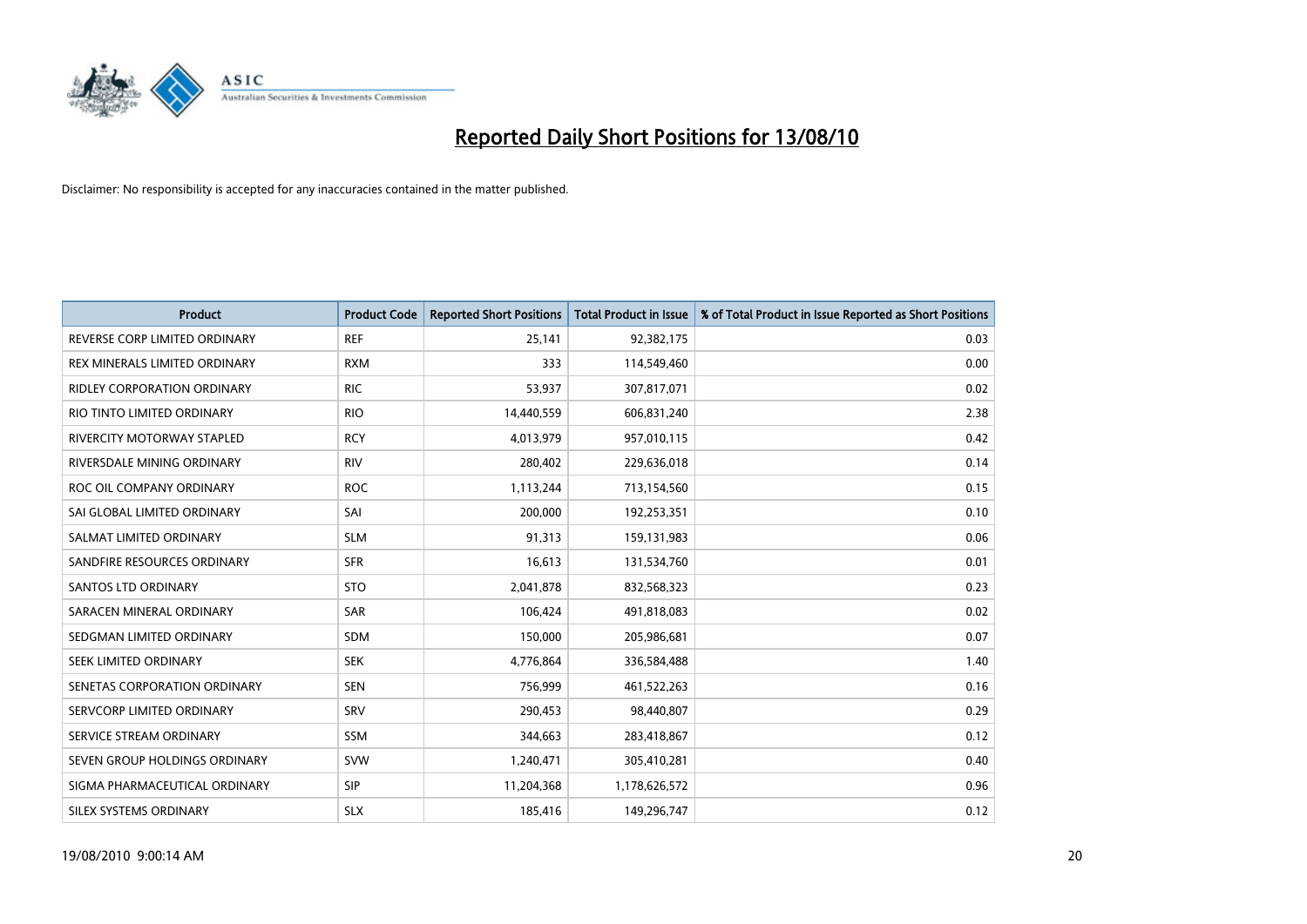

| <b>Product</b>                           | <b>Product Code</b> | <b>Reported Short Positions</b> | <b>Total Product in Issue</b> | % of Total Product in Issue Reported as Short Positions |
|------------------------------------------|---------------------|---------------------------------|-------------------------------|---------------------------------------------------------|
| SILVER LAKE RESOURCE ORDINARY            | <b>SLR</b>          | 111,725                         | 178,757,838                   | 0.06                                                    |
| SIMS METAL MGMT LTD ORDINARY             | SGM                 | 2,142,743                       | 203,891,295                   | 1.05                                                    |
| SINGAPORE TELECOMM. CHESS DEPOSITARY INT | SGT                 | 5,364,738                       | 404,134,884                   | 1.34                                                    |
| SKILLED GROUP LTD ORDINARY               | <b>SKE</b>          | 127,719                         | 190,738,408                   | 0.07                                                    |
| SKY CITY ENTERTAIN, ORDINARY             | <b>SKC</b>          | 7,299,845                       | 575,114,687                   | 1.27                                                    |
| <b>SKY NETWORK ORDINARY</b>              | <b>SKT</b>          | 862.690                         | 389,139,785                   | 0.22                                                    |
| SMS MANAGEMENT, ORDINARY                 | <b>SMX</b>          | 14,957                          | 67,182,500                    | 0.02                                                    |
| SONIC HEALTHCARE ORDINARY                | <b>SHL</b>          | 3,635,402                       | 388,429,875                   | 0.94                                                    |
| SOUL PATTINSON (W.H) ORDINARY            | SOL                 | 18,480                          | 238,640,580                   | 0.01                                                    |
| SP AUSNET STAPLED SECURITIES             | <b>SPN</b>          | 5,965,483                       | 2,748,353,504                 | 0.22                                                    |
| SPARK INFRASTRUCTURE STAPLED SECURITIES  | SKI                 | 6,366,517                       | 1,031,911,394                 | 0.61                                                    |
| SPDR 200 FUND ETF UNITS                  | STW                 | 7,907                           | 58,028,081                    | 0.02                                                    |
| SPECIALTY FASHION ORDINARY               | <b>SFH</b>          | 1,867,098                       | 190,964,693                   | 0.98                                                    |
| SPHERE MINERALS LTD ORDINARY             | <b>SPH</b>          | 75,000                          | 171,348,151                   | 0.04                                                    |
| SPOTLESS GROUP LTD ORDINARY              | <b>SPT</b>          | 856,860                         | 259,309,656                   | 0.32                                                    |
| ST BARBARA LIMITED ORDINARY              | <b>SBM</b>          | 25,720,091                      | 1,953,168,407                 | 1.30                                                    |
| STAGING CONNECTIONS ORDINARY             | <b>STG</b>          | 2,917,189                       | 783,175,134                   | 0.37                                                    |
| STH AMERICAN COR LTD ORDINARY            | SAY                 | 9,200                           | 206,832,027                   | 0.00                                                    |
| STHN CROSS MEDIA ORDINARY                | SXL                 | 130,714                         | 378,827,750                   | 0.04                                                    |
| STOCKLAND UNITS/ORD STAPLED              | SGP                 | 12,266,769                      | 2,383,036,717                 | 0.50                                                    |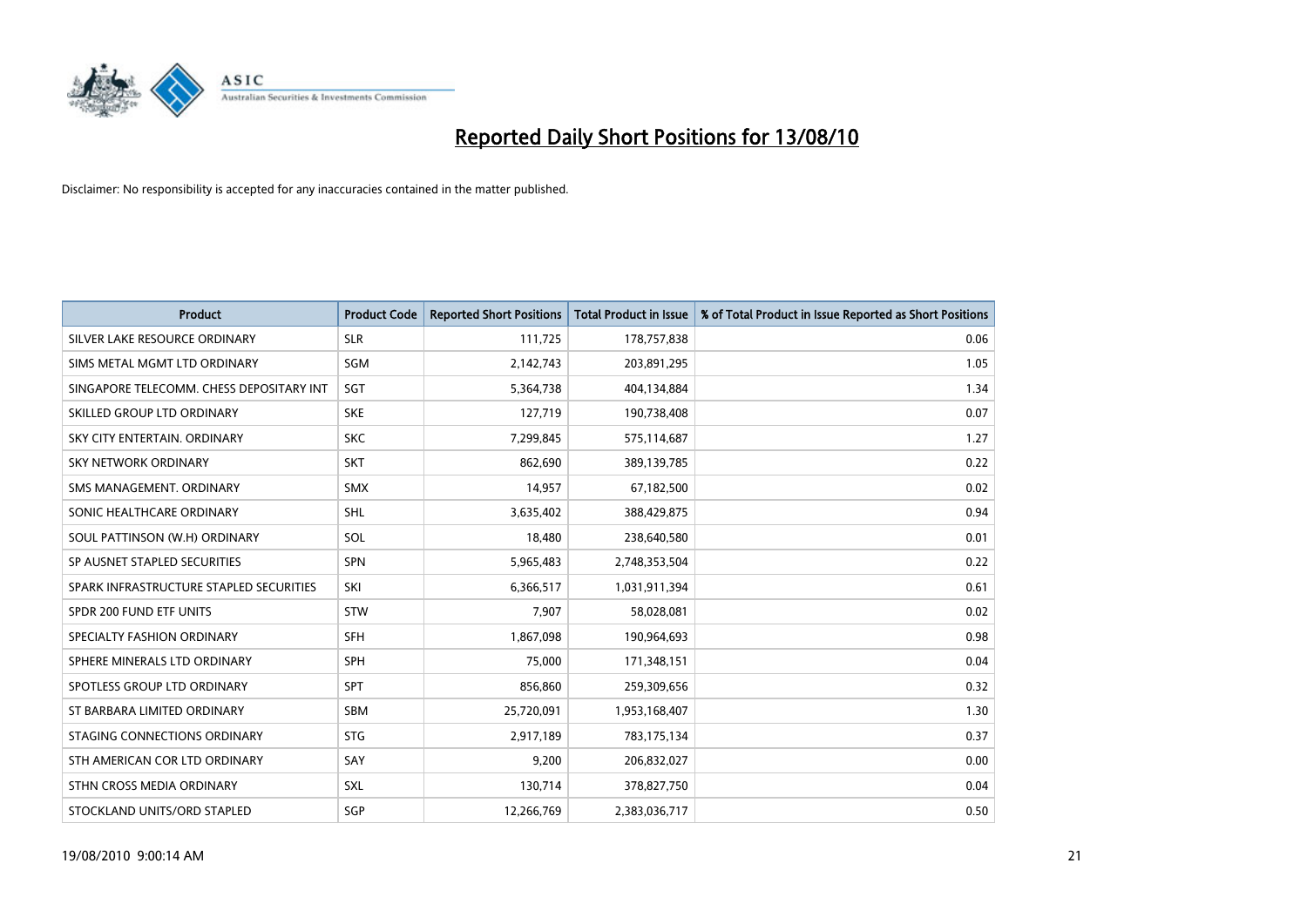

| <b>Product</b>                      | <b>Product Code</b> | <b>Reported Short Positions</b> | Total Product in Issue | % of Total Product in Issue Reported as Short Positions |
|-------------------------------------|---------------------|---------------------------------|------------------------|---------------------------------------------------------|
| <b>STRAITS RESOURCES ORDINARY</b>   | SRL                 | 5,301,551                       | 255,203,613            | 2.07                                                    |
| STW COMMUNICATIONS ORDINARY         | SGN                 | 282,470                         | 364,310,964            | 0.08                                                    |
| SUNCORP-METWAY, ORDINARY            | <b>SUN</b>          | 1,427,995                       | 1,281,390,524          | 0.09                                                    |
| SUNDANCE RESOURCES ORDINARY         | SDL                 | 16,055,973                      | 2,709,995,932          | 0.58                                                    |
| SUNLAND GROUP LTD ORDINARY          | <b>SDG</b>          | 79,438                          | 251,107,692            | 0.02                                                    |
| SUPER CHEAP AUTO GRP ORDINARY       | <b>SUL</b>          | 306,902                         | 127,532,302            | 0.24                                                    |
| <b>SWICK MINING ORDINARY</b>        | <b>SWK</b>          | 1,548                           | 236,724,970            | 0.00                                                    |
| SYMEX HOLDINGS ORDINARY             | <b>SYM</b>          | 6,633                           | 125,037,628            | 0.01                                                    |
| TABCORP HOLDINGS LTD ORDINARY       | <b>TAH</b>          | 13,129,115                      | 612,625,759            | 2.15                                                    |
| <b>TALENT2 INTERNATION ORDINARY</b> | <b>TWO</b>          | $\overline{7}$                  | 141,141,846            | 0.00                                                    |
| TAP OIL LIMITED ORDINARY            | <b>TAP</b>          | 3,923                           | 156,485,921            | 0.00                                                    |
| TASSAL GROUP LIMITED ORDINARY       | <b>TGR</b>          | 3,360,439                       | 144,197,882            | 2.33                                                    |
| TATTS GROUP LTD ORDINARY            | <b>TTS</b>          | 8,031,252                       | 1,281,937,479          | 0.63                                                    |
| <b>TECHNOLOGY ONE ORDINARY</b>      | <b>TNE</b>          | 70,023                          | 300,303,455            | 0.02                                                    |
| TELECOM CORPORATION ORDINARY        | <b>TEL</b>          | 44,058,098                      | 1,920,694,831          | 2.26                                                    |
| TELSTRA CORPORATION. ORDINARY       | <b>TLS</b>          | 57,989,438                      | 12,443,074,357         | 0.45                                                    |
| TEN NETWORK HOLDINGS ORDINARY       | <b>TEN</b>          | 6,709,028                       | 1,045,236,720          | 0.63                                                    |
| TFS CORPORATION LTD ORDINARY        | <b>TFC</b>          | 69,729                          | 227,360,909            | 0.03                                                    |
| THE REJECT SHOP ORDINARY            | <b>TRS</b>          | 11,455                          | 26,033,570             | 0.03                                                    |
| THOR MINING PLC CHESS DEPOSITARY    | <b>THR</b>          | 2,307                           | 200,247,701            | 0.00                                                    |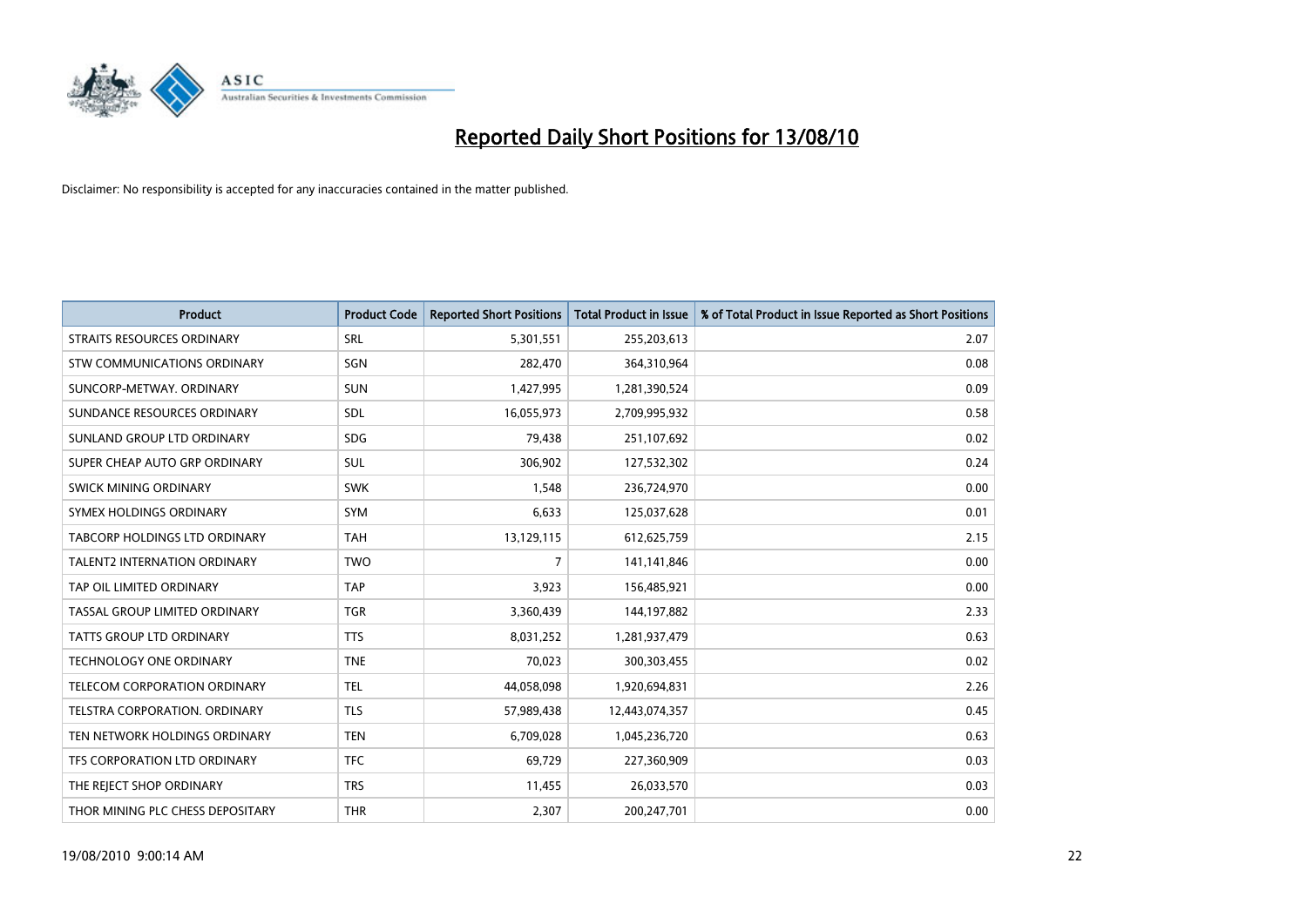

| <b>Product</b>                            | <b>Product Code</b> | <b>Reported Short Positions</b> | <b>Total Product in Issue</b> | % of Total Product in Issue Reported as Short Positions |
|-------------------------------------------|---------------------|---------------------------------|-------------------------------|---------------------------------------------------------|
| THORN GROUP LIMITED ORDINARY              | <b>TGA</b>          | 2,360                           | 129,441,655                   | 0.00                                                    |
| TIMBERCORP LIMITED ORDINARY               | <b>TIM</b>          | 2,752,682                       | 352,071,429                   | 0.78                                                    |
| <b>TISHMAN SPEYER UNITS</b>               | <b>TSO</b>          | 63,444                          | 338,440,904                   | 0.01                                                    |
| TNG LIMITED ORDINARY                      | <b>TNG</b>          | 4,321                           | 258,055,076                   | 0.00                                                    |
| TOLL HOLDINGS LTD ORDINARY                | <b>TOL</b>          | 9,840,716                       | 702,867,609                   | 1.39                                                    |
| TORO ENERGY LIMITED ORDINARY              | <b>TOE</b>          | 35,404                          | 964,936,676                   | 0.00                                                    |
| <b>TOWER AUSTRALIA ORDINARY</b>           | <b>TAL</b>          | 1,421,043                       | 415,928,881                   | 0.35                                                    |
| <b>TOWER LIMITED ORDINARY</b>             | <b>TWR</b>          | 712,741                         | 260,631,787                   | 0.27                                                    |
| TOX FREE SOLUTIONS ORDINARY               | <b>TOX</b>          | 88,316                          | 91,661,500                    | 0.09                                                    |
| TPG TELECOM LIMITED ORDINARY              | <b>TPM</b>          | 471,538                         | 767,849,104                   | 0.06                                                    |
| TRANSFIELD SERV INFR STAPLED SECURITIES   | <b>TSI</b>          | 340,673                         | 432,184,488                   | 0.08                                                    |
| <b>TRANSFIELD SERVICES ORDINARY</b>       | <b>TSE</b>          | 32,556                          | 414,278,904                   | 0.00                                                    |
| TRANSPACIFIC INDUST. ORDINARY             | <b>TPI</b>          | 12,732,356                      | 960,638,735                   | 1.32                                                    |
| TRANSURBAN GROUP TRIPLE STAPLED SEC.      | <b>TCL</b>          | 7,611,073                       | 1,414,667,986                 | 0.52                                                    |
| TRINITY GROUP STAPLED SECURITIES          | <b>TCQ</b>          | 3,419                           | 231,701,539                   | 0.00                                                    |
| TROY RESOURCES NL ORDINARY                | <b>TRY</b>          | 89,208                          | 87,474,323                    | 0.11                                                    |
| UGL LIMITED ORDINARY                      | UGL                 | 4,291,565                       | 165,928,705                   | 2.56                                                    |
| UXC LIMITED ORDINARY                      | <b>UXC</b>          | 664,849                         | 295,772,304                   | 0.22                                                    |
| VALAD PROPERTY GROUP STAPLED US PROHIBIT. | <b>VPG</b>          | 4,577,848                       | 2,287,682,926                 | 0.19                                                    |
| <b>VDM GROUP LIMITED ORDINARY</b>         | <b>VMG</b>          | 11,116                          | 195,613,088                   | 0.01                                                    |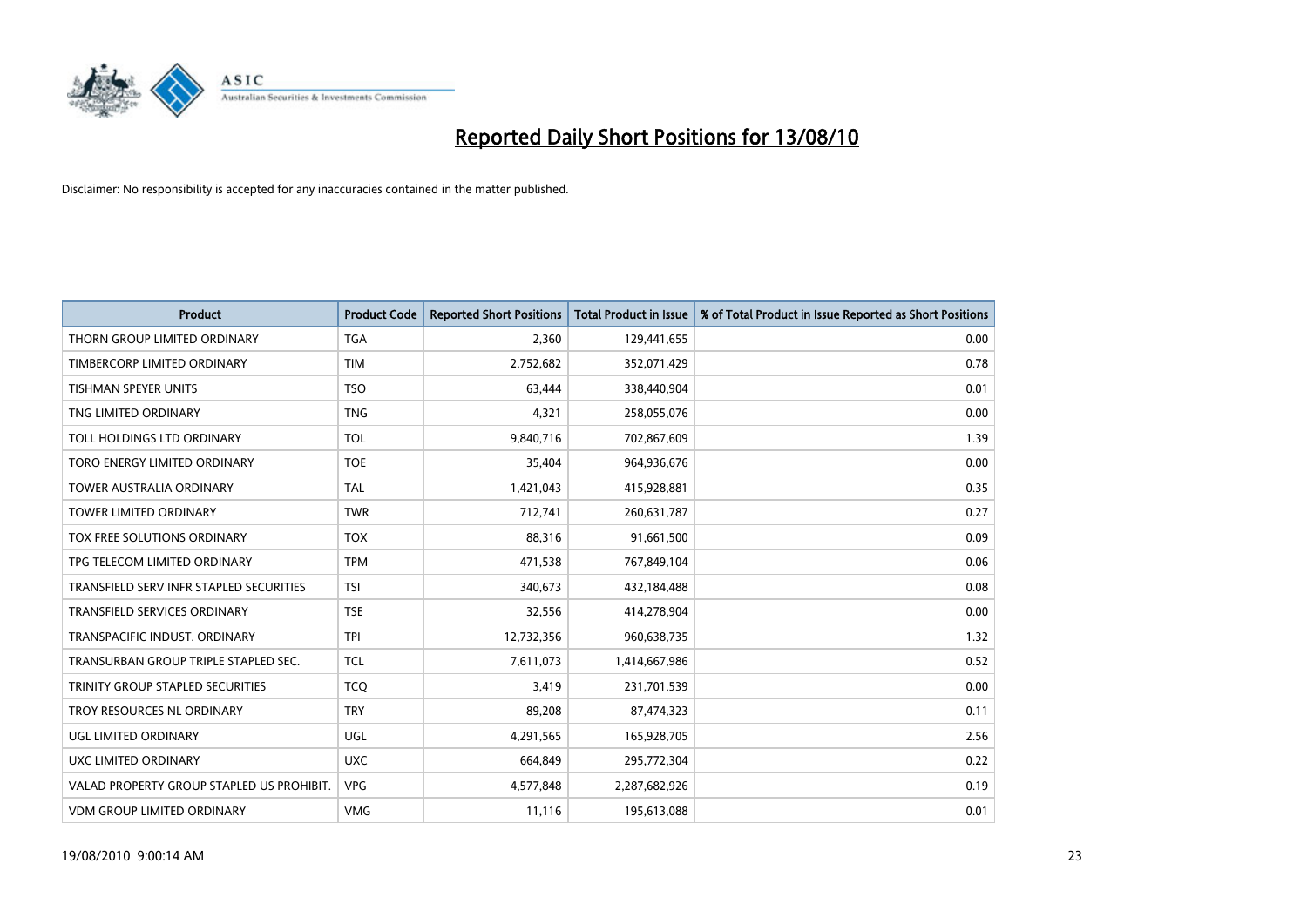

| <b>Product</b>                            | <b>Product Code</b> | <b>Reported Short Positions</b> | <b>Total Product in Issue</b> | % of Total Product in Issue Reported as Short Positions |
|-------------------------------------------|---------------------|---------------------------------|-------------------------------|---------------------------------------------------------|
| <b>VENTURE MINERALS ORDINARY</b>          | <b>VMS</b>          | 6,500                           | 168, 163, 334                 | 0.00                                                    |
| VILLAGE ROADSHOW LTD ORDINARY             | <b>VRL</b>          | 682                             | 114,217,649                   | 0.00                                                    |
| VILLAGE ROADSHOW LTD 'A' CLASS PREFERENCE | <b>VRLPA</b>        | 19,559                          | 52,235,451                    | 0.04                                                    |
| VIRGIN BLUE HOLDINGS ORDINARY             | <b>VBA</b>          | 15,984,188                      | 2,209,126,568                 | 0.71                                                    |
| <b>VISION GROUP HLDGS ORDINARY</b>        | <b>VGH</b>          | 78,000                          | 72,671,765                    | 0.11                                                    |
| <b>VITA GROUP LTD ORDINARY</b>            | <b>VTG</b>          | 75,190                          | 141,247,800                   | 0.05                                                    |
| VITERRA INC CDI 1:1                       | <b>VTA</b>          | 1,471                           | 68,629,939                    | 0.00                                                    |
| <b>WAREHOUSE GROUP ORDINARY</b>           | <b>WHS</b>          | 327,527                         | 311,195,868                   | 0.11                                                    |
| <b>WATPAC LIMITED ORDINARY</b>            | <b>WTP</b>          | 27,079                          | 181,326,206                   | 0.01                                                    |
| <b>WDS LIMITED ORDINARY</b>               | <b>WDS</b>          | 56,533                          | 143,107,458                   | 0.04                                                    |
| <b>WEBJET LIMITED ORDINARY</b>            | <b>WEB</b>          | 143,746                         | 76,861,278                    | 0.19                                                    |
| <b>WESFARMERS LIMITED ORDINARY</b>        | <b>WES</b>          | 20,620,467                      | 1,005,169,707                 | 2.03                                                    |
| WESFARMERS LIMITED PARTIALLY PROTECTED    | <b>WESN</b>         | 4,354,551                       | 151,902,455                   | 2.86                                                    |
| WEST AUSTRALIAN NEWS ORDINARY             | <b>WAN</b>          | 6,120,419                       | 216,011,546                   | 2.83                                                    |
| WESTERN AREAS NL ORDINARY                 | <b>WSA</b>          | 5,891,455                       | 179,735,899                   | 3.27                                                    |
| WESTERN DESERT RES. ORDINARY              | <b>WDR</b>          | 948                             | 134,511,656                   | 0.00                                                    |
| WESTFIELD GROUP ORD/UNIT STAPLED SEC      | <b>WDC</b>          | 8,423,636                       | 2,307,773,663                 | 0.34                                                    |
| WESTPAC BANKING CORP ORDINARY             | <b>WBC</b>          | 17,777,671                      | 2,989,123,446                 | 0.55                                                    |
| WHITE ENERGY COMPANY ORDINARY             | <b>WEC</b>          | 5,937,336                       | 236,766,184                   | 2.49                                                    |
| WHITEHAVEN COAL ORDINARY                  | <b>WHC</b>          | 879,621                         | 493,650,070                   | 0.17                                                    |